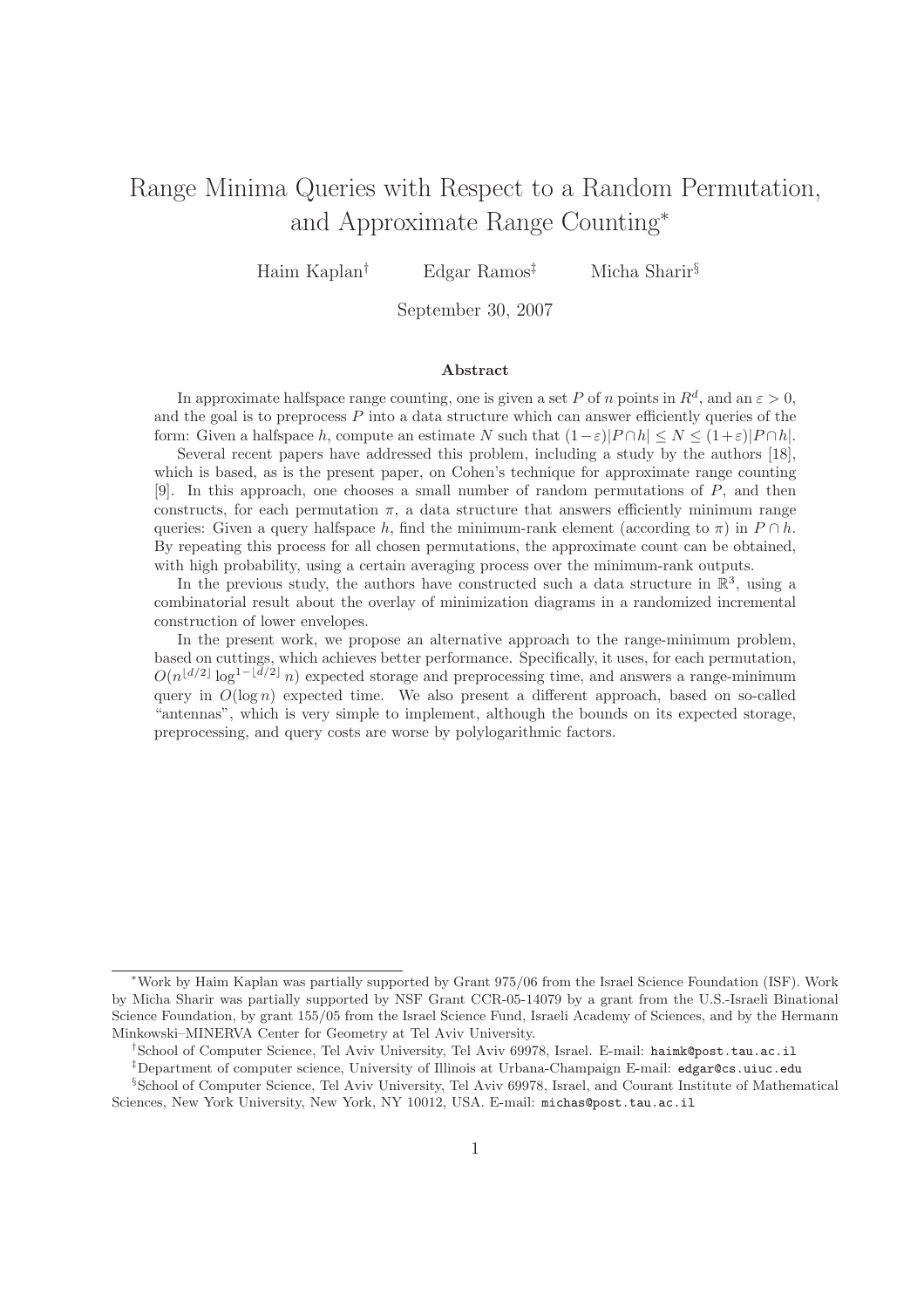### 1 Introduction

Approximate range counting. Let P be a finite set of points in  $\mathbb{R}^d$ , and R a set of ranges (certain subsets of  $\mathbb{R}^d$ , e.g., halfspaces, balls, etc.). The *range counting problem* for  $(P, \mathcal{R})$  is to preprocess P into a data structure that supports efficient queries of the form: Given a range  $r \in \mathcal{R}$ , count the number of points in  $r \cap P$ . We focus here on the case where R is the set of halfspaces in  $\mathbb{R}^d$ . (Our results then apply also to balls in  $\mathbb{R}^{d-1}$ , using a standard lifting transformation.)

Unfortunately, the best algorithms for solving the *exact* range counting problem are not very efficient. For halfspaces in  $\mathbb{R}^d$ , if we wish to answer queries in logarithmic or polylogarithmic time, the best solution requires  $\Omega(n^d)$  storage, and if we allow only linear or near-linear storage, the best known query time is  $O(n^{1-1/d})$  [22]. For example, when  $d=3$  we need  $\Omega(n^{2/3})$  time for an exact counting query, with near-linear storage.

It is therefore desirable to find improved algorithms that can answer approximate range counting queries, in which we specify the maximum *relative* error  $\varepsilon > 0$  that we allow, and, for any range  $r \in \mathcal{R}$ , we want to quickly estimate  $|P \cap r|$ , so that the answer n' that we produce satisfies

$$
(1 - \varepsilon)|P \cap r| \le n' \le (1 + \varepsilon)|P \cap r|.
$$
 (1)

In particular, if  $|P \cap r| < \frac{1}{\varepsilon}$  $\frac{1}{\varepsilon}$ , it has to be counted *exactly* by the algorithm. Specializing this still further, the case where  $|P \cap r| = 0$  (range emptiness) has to be detected exactly by the algorithm.

Using  $\varepsilon$ -approximations. There is a simple well-known method that almost achieves this goal. That is, choose a random sample E of  $\frac{c}{\varepsilon^2} \log \frac{1}{\varepsilon}$  points of P, for some sufficiently large absolute constant c (that depends on the so-called  $V\overline{C}$ -dimension of the problem [7]). Then, with high probability, E is an  $\varepsilon$ -approximation for P (see, e.g., [7]), in the sense that, with high probability, we have, for each  $r \in \mathcal{R}$ ,

$$
\left|\frac{|E\cap r|}{|E|} - \frac{|P\cap r|}{|P|}\right| \leq \varepsilon.
$$

This allows us to approximate  $|P \cap r|$  by  $|E \cap r| \cdot \frac{|P|}{|E|}$ , where  $|E \cap r|$  is obtained by brute force, in  $O(|E|)$  time. However, the *additive* error bound is  $\varepsilon |P|$ , rather than  $\varepsilon |P \cap r|$ . If  $|P \cap r|$  is proportional to |P|, then an appropriate re-scaling of  $\varepsilon$  turns this absolute error into the desired relative error. However, if  $|P \cap r|$  is small, the corresponding re-scaling of  $\varepsilon$ , namely, using  $\varepsilon' = \varepsilon |P \cap r|/|P|$ , will require |E| to grow significantly (roughly by a factor of  $O(|P|^2/|P \cap r|^2)$ ) to ensure relative error of  $\varepsilon$ , and the approach will become inefficient. In particular, range emptiness cannot be detected exactly by this method, unless we take  $E = P$ . Some saving in the size of the  $\varepsilon$ -approximation can be made by using so-called *relative*  $\varepsilon$ -approximations; see [19, 15]. However, the technique continues to be applicable only to sufficiently large ranges (larger than some pre-specified threshold, which affects the size of the  $\varepsilon$ -approximation).

Cohen's technique. In this paper we present a different approach to approximate range counting. Our technique is an adaptation of a general method, introduced by Cohen [9], which estimates the number of data objects in a given range  $r$  as follows. One assigns to each data object, independently, a random *weight*, drawn from an exponential distribution with density function  $e^{-x}$ , and finds the *minimum rank* of an object in the query range  $r$ . Then we repeat this experiment  $O\left(\frac{1}{\epsilon^2}\right)$  $\frac{1}{\varepsilon^2}$  log n) times, compute the average  $\mu$  of the *weights* of the minimum elements, and approximate  $|P \cap r|$  by  $1/\mu$ . (Cohen [9] also proposes several other estimators that have similar properties.) As shown in [9], this approximate count lies, with high probability, within relative error  $\varepsilon$  of  $|P \cap r|$ . If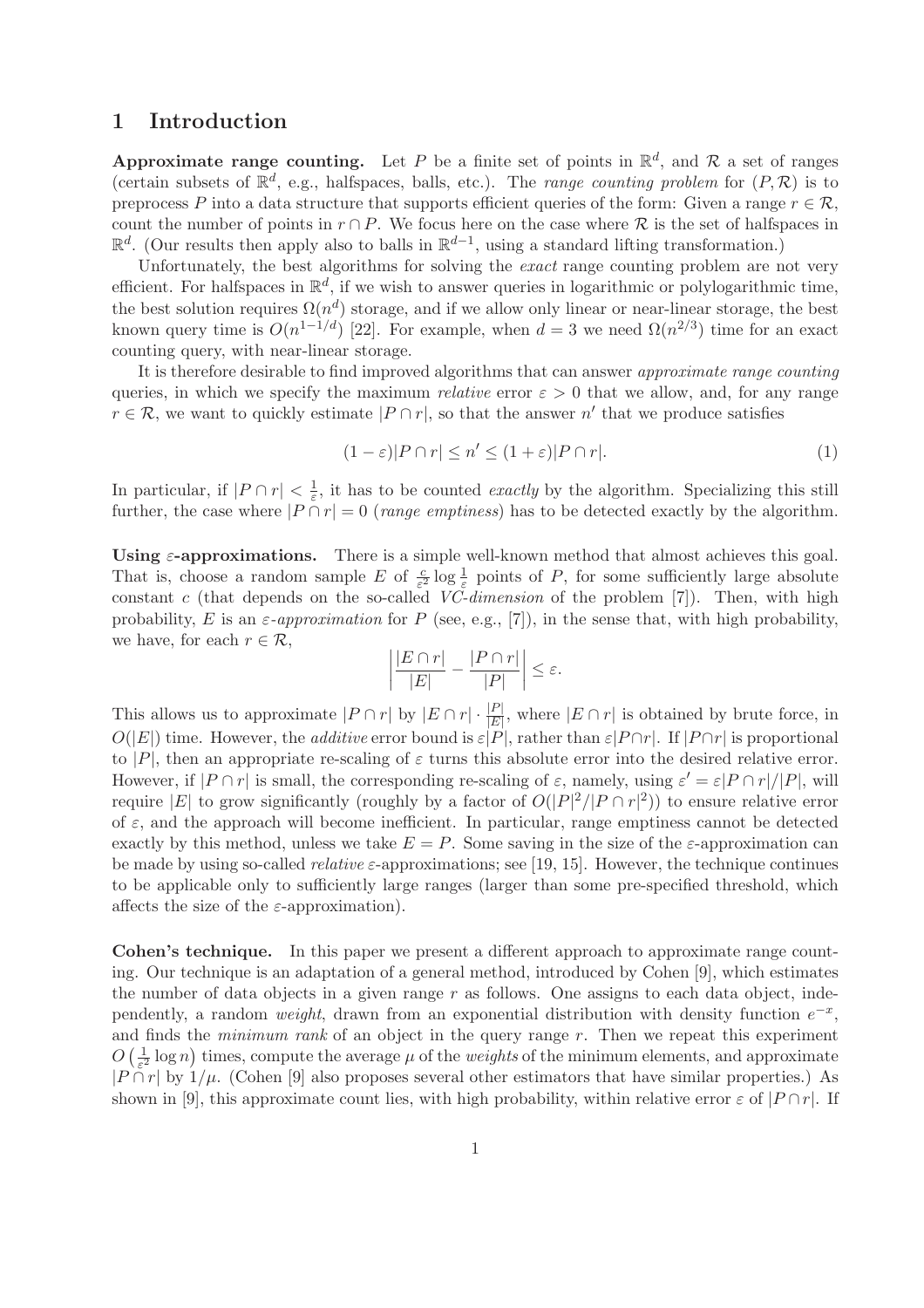only  $\frac{1}{\varepsilon^2}$  experiments are conducted, the *expected* relative error remains at most  $\varepsilon$ . See [9] for more details.

To apply this machinery for approximate halfspace range counting in  $\mathbb{R}^d$ , for  $d \geq 3$ , we need to solve the following problem: Let P be a set of n points in  $\mathbb{R}^d$ , in general position,<sup>1</sup> and let  $\pi$  be a random permutation of P. (It is easily verified that the sorted order of the points of P according to their randomly drawn weights is indeed a random permutation; see [9].) We want to construct a data structure that can answer efficiently halfspace-minimum range queries of the form: Given a query halfspace h, find the point of  $p \in P \cap h$  of minimum rank in  $\pi$  (i.e., minimum value of  $\pi(p)$ ).

Our results. We present efficient algorithms that perform these minimum-rank range searching tasks. We focus on the dual setup where we are given a set H of n hyperplanes in  $\mathbb{R}^d$ . Each hyperplane in H draws a random weight from the same exponential distribution, as above, and we let  $\pi = (h_1, \ldots, h_n)$  denote the random permutation of the hyperplanes ordered by increasing weight. Given a query point p, we want to find the first hyperplane in  $\pi$  (the one with smallest weight) which passes below<sup>2</sup> p. More generally, let q be the projection of p onto  $\mathbb{R}^{d-1}$ . We compute the prefix minima of  $\pi$  with respect to the heights of the hyperplanes of H at q. These prefix minima are those hyperplanes  $h_i$  whose height at q is smaller than the height at q of every  $h_i$ with  $i < j$ . Putting this differently, assume that we insert the hyperplanes of H one at a time, in the order of increasing rank in  $\pi$ , while maintaining their lower envelope. The sequence of prefix minima at q consists exactly of the hyperplanes that attain the lower envelope at  $q$  when they are inserted. Since  $\pi$  is a random permutation, the expected number of prefix minima is  $O(\log n)$ . The hyperplane with minimum weight below  $p$  is the first hyperplane in the sequence of prefix minima that passes below  $p$ . If there is no such hyperplane in the sequence of prefix minima then no hyperplane of  $H$  passes below  $p$ .

We present two algorithms for this range searching problem, which work in any dimension. We obtain our algorithms by carefully adapting known randomized range searching techniques to answer our prefix minima query. The main idea is to make the randomized range searching technique at stake use the given random permutation of the hyperplanes as its source of randomness, rather than tossing additional coins.

Both algorithms are based on cuttings. The first algorithm computes a triangulation of the lower envelope of the first r hyperplanes of  $\pi$ . It then continues recursively with the *conflict list* of each simplicial vertical prism  $\Delta$  below a simplex of the triangulation, where this list consists of all the hyperplanes that cross the prism. The random permutation for the hyperplanes that cross  $\Delta$  is obtained by restricting  $\pi$  to this set. We answer a prefix minima query by first searching for the prefix minima within the first r hyperplanes of  $\pi$ . We then continue the search recursively within the conflict list of the (unique) prism intersecting the vertical line through the query point q. We first use this construction with a constant value of r, but to obtain the best storage and preprocessing bounds, we bootstrap our construction and use larger values of  $r$  that depend on  $n$ .

The expected query time of the resulting data structure is  $O(\log n)$ , for any dimension  $d \geq 3$ . In  $\mathbb{R}^3$  the data structure requires  $O(n)$  expected storage, and the expected preprocessing time is  $O(n \log n)$ . For  $d > 3$ , our data structure requires  $O(n^{\lfloor d/2 \rfloor} \log^{1-\lfloor d/2 \rfloor} n)$  expected storage and preprocessing time. Note that this is smaller by a polylogarithmic factor than the worst-case combinatorial complexity of the lower envelope of the hyperplanes. Our bootstrapping technique

<sup>&</sup>lt;sup>1</sup>To simplify the presentation, we assume throughout the paper that the data objects (points or planes) are in general position, in the sense discussed, e.g., in [10].

<sup>&</sup>lt;sup>2</sup>The relations "above" and "below" are with respect to the  $x_d$ -direction. A vertical line is a line parallel to the  $x_d$ -direction.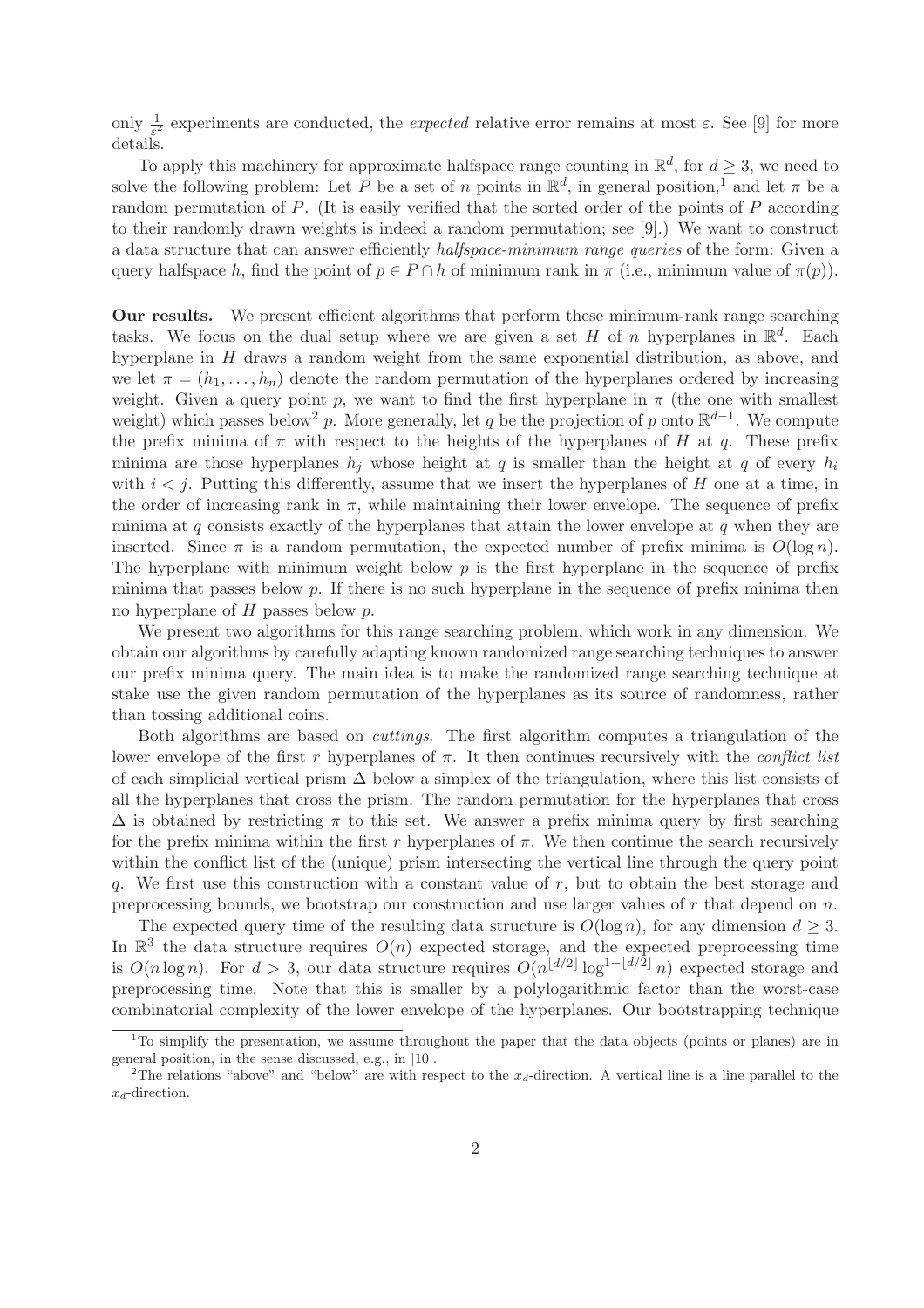resembles the ray shooting data structure of Matoušek and Schwarzkopf [23].

Our second data structure uses a simple variant of the technique of Mulmuley [25, Chapter 6] and Schwarzkopf [26, Section 4], based on so-called "antennas". Let  $H_i$  be the set of the first  $n/2^i$ hyperplanes in  $\pi$ . These subsets form a so-called "gradation"  $H_0 = H \supseteq H_1 \supseteq H_2 \supseteq \cdots \supseteq H_k$ of H, where  $k = \lfloor \log n \rfloor$ . For each vertex v of the lower envelope of  $H_i$ , we construct the *conflict* list of v with respect to  $H_{i-1}$ ; this is the list of hyperplanes of  $H_{i-1}$  that pass below v. To answer a range-minimum query, we associate with each query point  $p$ , and for each  $i$ , a structure known as the *antenna* of p, which maps p to a particular set of up to  $2^d$  vertices of  $H_i$ . We start with the (easily computable) antenna of  $p$  with respect to  $H_k$ , and then proceed backwards through the gradation, constructing the antenna of p with respect to  $H_{i-1}$  from the antenna with respect to  $H_i$ , using the conflict lists of the vertices of this antenna (see below for details). While constructing these antennas, we can easily find the minimum-rank hyperplane below p.

The expected query time of this data structure in dimension d is  $O(\log^{d-2} n)$ , and its expected storage is  $O(n^{\lfloor d/2 \rfloor})$ . The expected preprocessing time is  $O(n^{\lfloor d/2 \rfloor})$  for  $d \geq 4$ , and  $O(n \log n)$  for  $d = 3$ . These asymptotic bounds are inferior to the ones of the first data structure, but this data structure is considerably simpler and easier to implement. In fact, it is much simpler than the previous variants considered in [25, 26].

Moreover, the resulting structure can be adapted to answer several other kinds of queries, all with the same resource bounds. First, it can find, as does the first structure, the entire sequence of prefix minima of  $\pi$  at any query point  $q \in \mathbb{R}^{d-1}$ . Moreover, it can perform point location of, and arbitrary ray shooting from, any query point below the lower envelope of H.

Comparing our antenna-based techniques with the previous ones, we make the following observations:

The data structure of Mulmuley [25] handles point location and ray shooting queries for any point in  $\mathbb{R}^d$ . Consequently, its expected storage and preprocessing are  $O(n^d)$ . To obtain the significantly smaller costs, stated above, when restricting the structure to queries below the lower envelope (of for range-minimum queries), we had to modify the structure considerably; as a pleasant surprise, this modification has resulted in a much simplified structure.

The data structure of Schwarzkopf [26, Section 4], is designed for ray shooting queries from points below the lower envelope of  $H$ . The structure uses data collected during a randomized insertion, and does not use a gradation. As a result, it can can easily be adapted to answer prefix minima queries too. For any d, the structure requires  $O(n^{\lfloor d/2 \rfloor} (\log n)^{O(1)})$  expected storage and preprocessing time, and answers a query in  $O(\log^2 n)$  expected time. Thus, it does better than our solution in terms of query time, when d is large, but worse in terms of storage and preprocessing. The data structure is fairly complicated, since it builds (in order to complete truncated antennas) a complicated substructure for each face that shows up on the lower envelope during the randomized incremental construction. Our solution uses a different approach, and is much simpler.

Returning to our original goal, we next plug the first algorithm into the general approximate range counting framework of Cohen [9]. In  $\mathbb{R}^3$ , we obtain an algorithm that uses  $O\left(\frac{1}{\epsilon^2}\right)$  $\frac{1}{\varepsilon^2} n \log n$ expected storage and preprocessing time, and answers a query in  $O\left(\frac{1}{\epsilon^2}\right)$  $\frac{1}{\varepsilon^2} \log^2 n$  expected time. The count produced by the algorithm is guaranteed to satisfy (1) with high probability (over the choice of the random permutations  $\pi$ ). (This should be compared to the  $O(n^{2/3})$  cost of exact range counting queries with near-linear storage.) As mentioned before, if we only want the expectation of the output count to be within  $1 \pm \varepsilon$  of the true count, then we can improve each of these bounds by a factor of  $\log n$ . Moreover, a simple modification of the algorithm, which we detail below, brings the expected storage down to  $O\left(\frac{1}{\epsilon^2}\right)$  $\frac{1}{\varepsilon^2}$  n + n log log n), without affecting the bound on the query time. In  $\mathbb{R}^d$ , for  $d \geq 4$ , the expected query time remains  $O\left(\frac{1}{\varepsilon^2}\right)$  $\frac{1}{\varepsilon^2} \log^2 n$ , and the expected storage and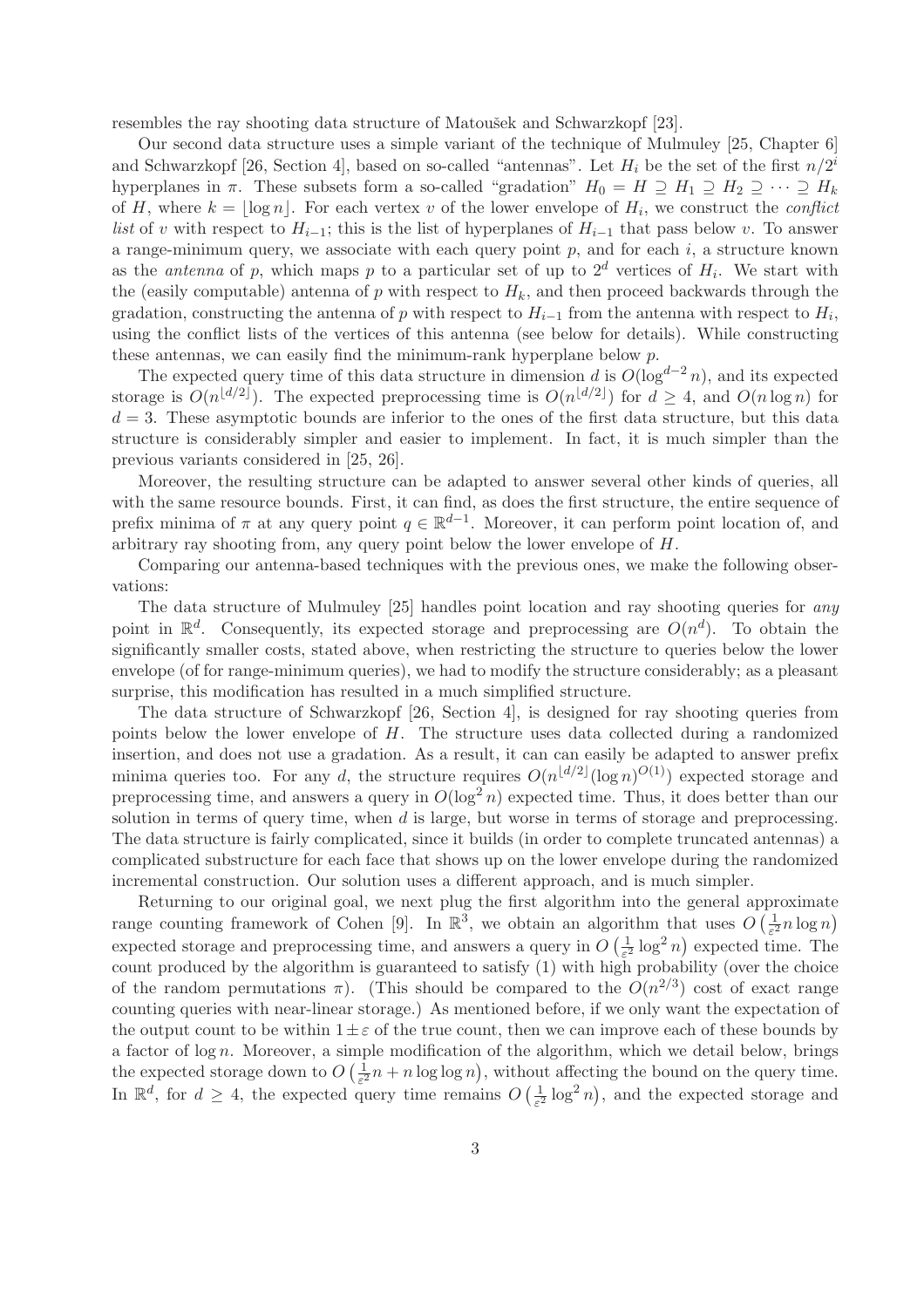preprocessing time is  $O\left(\frac{1}{\epsilon^2}\right)$  $\frac{1}{\varepsilon^2} n^{\lfloor d/2 \rfloor} \log^{2-\lfloor d/2 \rfloor} n$ .

**Related work.** Except for the alternative approach that uses  $\varepsilon$ -approximations, as discussed earlier, there are several recent results that present other alternative solutions to the approximate range counting problem.

The application of Cohen's technique to approximate range counting was first proposed by the authors in [18]. In that paper we constructed a data structure for prefix minima queries in  $\mathbb{R}^3$ , using a combinatorial result about the *overlay of minimization diagrams* in a randomized incremental construction of lower envelopes of planes. This data structure requires  $O(\frac{1}{\epsilon^2})$  $\frac{1}{\varepsilon^2} n \log n$ expected storage and preprocessing time, and answers a query in  $O(\frac{1}{\epsilon^2})$  $\frac{1}{\varepsilon^2} \log^2 n$  expected time. The combinatorial bound itself on the complexity of the overlay can be extended to higher dimensions; this extension is presented in a companion paper [17].

Even earlier, Aronov and Har-Peled [2, 3] showed how to reduce the approximate range counting problem to range emptiness. In the conference version of their paper [2], they obtain a data structure in  $\mathbb{R}^3$  that uses  $O\left(\frac{1}{\epsilon^3}n\log^2 n\right)$  storage, and answers a query in  $O\left(\frac{1}{\epsilon^2}\log^2 n\log\left(\frac{1}{\epsilon}\right)\right)$ experience  $O\left(\log\left(\frac{1}{\epsilon}\log n\right)\right)$  binary search steps, each involving  $O\left(\frac{1}{\epsilon^2}\log n\right)$  $(\frac{1}{\varepsilon} \log n))$  time: it  $(\frac{1}{\varepsilon}\log n)$  binary search steps, each involving  $O\left(\frac{1}{\varepsilon^2}\right)$  $\frac{1}{\varepsilon^2} \log n$  range emptiness queries, each of which takes  $O(\log n)$  time.<sup>3</sup> After we have pointed out (in [18]) that their result can be improved, they indeed refined their analysis, and in the full version of their paper [3] they obtain a data structure which requires  $O(\frac{1}{\epsilon^2})$  $\frac{1}{\varepsilon^2}$  n log n) storage and preprocessing time, and answers a query in  $O(\frac{1}{\epsilon^2})$  $\frac{1}{\varepsilon^2} \log^2 n$ ) time. These bounds coincide with those that we have obtained in [18].

The technique of Aronov and Har-Peled [2] is applicable whenever range emptiness can be solved efficiently. Indeed, assume that we have a data structure for range emptiness which requires  $S(n)$ storage, can be constructed in  $T(n)$  time, and answers a query in  $Q(n)$  time. Furthermore, assume that  $S(n)$  and  $T(n)$  satisfy  $S(n/i) = O(S(n)/i^{\lambda})$  and  $T(n/i) = O(T(n)/i^{\lambda})$ , for some constant parameter  $\lambda$  and any  $i > 1$ . Aronov and Har-Peled then show how to construct a data structure for approximate range counting, which requires  $O((\varepsilon^{\lambda-3} + H_{\lambda-2}(\frac{1}{\varepsilon}))$  $(\frac{1}{\varepsilon}))S(n)\log n$  expected storage,  $O((\varepsilon^{\lambda-3}+H_{\lambda-2}(\frac{1}{\varepsilon}$  $(\frac{1}{\varepsilon})T(n)$  log n) expected preprocessing time, and answers a query in  $O(\frac{1}{\varepsilon^2})$  $\frac{1}{\varepsilon^2}Q(n)\log n)$ expected time, where  $H_{\mu}(k) = \sum_{i=1}^{k} 1/i^{\mu}$ .

In a more recent work, Afshani and Chan [1] slightly improve the results which we give here in  $\mathbb{R}^3$ . They present a data structure of expected linear size, which can be constructed in  $O(n \log n)$ expected time, and which answers a query in  $O(\log \frac{n}{k})$  expected time, where k is the exact count of the points in the query halfspace. (Afshani and Chan do not make the dependence of their constant of proportionality on  $\varepsilon$  explicit.) In contrast with the previous algorithms, the query procedure is Las Vegas, meaning that it always produces a correct approximate count (one that satisfies  $(1)$ .) The previous algorithms are Monte Carlo, and may return (with very small probability, though) an answer which does not satisfy (1).

Another recent result is due to Aronov et al. [5, 4]. In this approach, they take the partitiontree data structure of Matoušek [20], which facilitates efficient range emptiness queries, or range reporting queries for *shallow* ranges,<sup>4</sup> and modify the structure by adding to each node of the tree a (relative)  $\varepsilon$ -approximation subset of the set that it stores. The query range is then fed into the structure, and visits some of its nodes. As long as it is shallow, with respect to the subset stored at the current node, the query proceeds in the standard recursive (and efficient)

<sup>&</sup>lt;sup>3</sup>All time bounds of Aronov and Har-Peled [2, 3] hold with high probability, and the answer is correct with high probability.

<sup>&</sup>lt;sup>4</sup>That is, more efficient than the partition-tree structure for general (halfspace or simplex) range counting, which handles *arbitrary* ranges [21].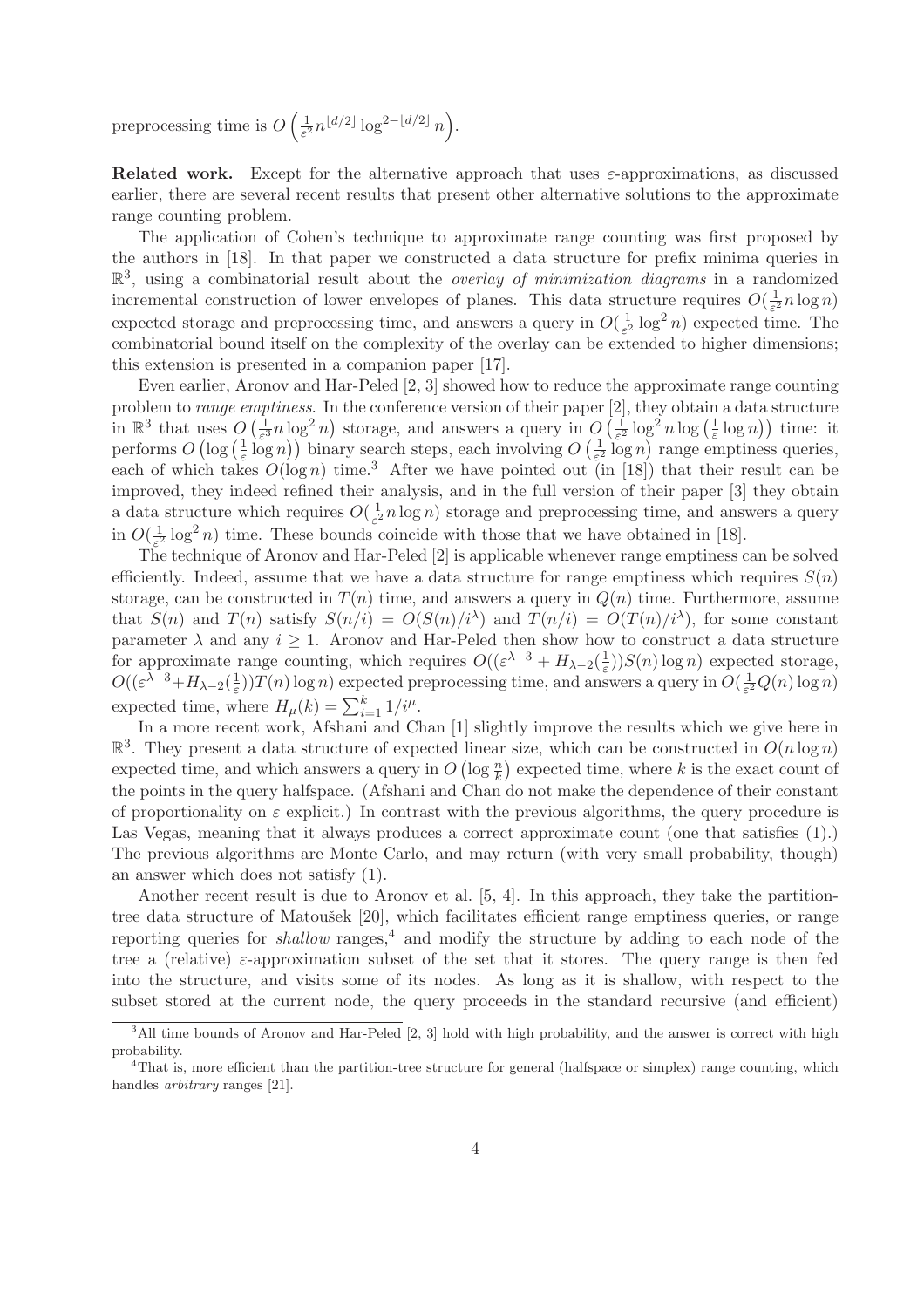manner. When the query range is detected not to be shallow, the algorithm counts it approximately, using the  $\varepsilon$ -approximation stored at the current node. (Recall from the earlier discussion that relative  $\varepsilon$ -approximations produce good relative error when the ranges are large, and the size of the approximation set is relatively small.) By fine-tuning the relevant parameters, one obtains performance bounds that are comparable with those of the corresponding range-emptiness or rangereporting algorithms, and is significantly faster than those for exact range counting. We note that, in dimension  $d \geq 4$ , this approach produces a data structure that has near-linear size, and the cost of a query is some fractional power of  $n$ . In contrast, in this paper we aim to construct data structures which support logarithmic or polylogarithmic query time, using more storage. As noted in [5, 4], a variant of the approach used there can compute the minimum-rank element in a query halfspace, using resources which are comparable with those used in their general approach. Thus their approach allows one to apply Cohen's machinery with a data structure that uses near-linear storage (unlike the ones used in the present paper).

The remainder of this paper is organized as follows. Section 2 describes our first data structure for prefix minima queries with respect to a random permutation of a set of hyperplanes. Section 3 describes the simpler (albeit slightly less efficient) data structure that uses antennas. Section 4 applies the first data structure for prefix minima queries to obtain efficient algorithms for the approximate halfspace range counting problem.

# 2 The Prefix Minima of a Random Permutation of Hyperplanes Crossing a Vertical Line

Let H be a set of n hyperplanes in  $\mathbb{R}^d$ , and let  $\pi = (h_1, h_2, \ldots, h_n)$  be a random permutation of H. We want to construct a data structure such that, for a given query point  $q \in \mathbb{R}^{d-1}$ , we can efficiently report the entire sequence of prefix minima, i.e., the sequence of hyperplanes  $(h_{i_1}, h_{i_2}, \ldots)$ , such that  $h_{i_k}$  is the lowest hyperplane at q among those in the prefix  $(h_1, \ldots, h_{i_k})$  of  $\pi$  (the expected size of this subsequence is  $O(\log n)$ . We call the elements of this sequence the *prefix minima* of  $\pi$  at q. Our goal is to achieve logarithmic query time, making the storage (and preprocessing time) as low as possible, where the final target is to make these parameters  $o(n^{\lfloor d/2 \rfloor})$ , as done by Matoušek and Schwarzkopf [23] for a related problem, namely, ray shooting into the lower envelope of H. We construct three versions of the structure, all answering a query in  $O(\log n)$  expected time, so that each of them uses the previous one as an auxiliary bootstrapping substructure, and consumes less storage in expectation. The expected performance of the structure depends on the fact that  $\pi$  is a random permutation. In fact, the only source of randomness in the algorithm is  $\pi$  itself, and expectation is with respect to the choice of  $\pi$ . We assume that  $d \geq 4$  in Sections 2.1–2.3, and discuss the case  $d = 3$  in Section 2.4.

#### 2.1 The first simple structure

Our data structure is recursive. Each recursive subproblem is specified by a subset  $H_0$  of H, and the sub-permutation  $\pi_0$  obtained by restricting  $\pi$  to  $H_0$ .

We fix some sufficiently large integer constant r. For each subproblem, with input set  $H_0$ , we take the set  $H_0^r$  of the first r hyperplanes in  $\pi_0$ , and construct their lower envelope  $LE(H_0^r)$ , whose complexity, by the upper bound theorem [24], is  $O(r^{\lfloor d/2 \rfloor})$ . We decompose  $LE(H_0^r)$  into  $O(r^{\lfloor d/2 \rfloor})$ simplices, using the bottom-vertex triangulation method. Each simplex is extended vertically downwards, yielding a decomposition of the region  $\overline{LE}(H_0^r)$  below  $LE(H_0^r)$  into  $O(r^{\lfloor d/2 \rfloor})$  vertical simplicial prisms. For each prism  $\Delta$  in this decomposition, we compute the set of hyperplanes of  $H_0$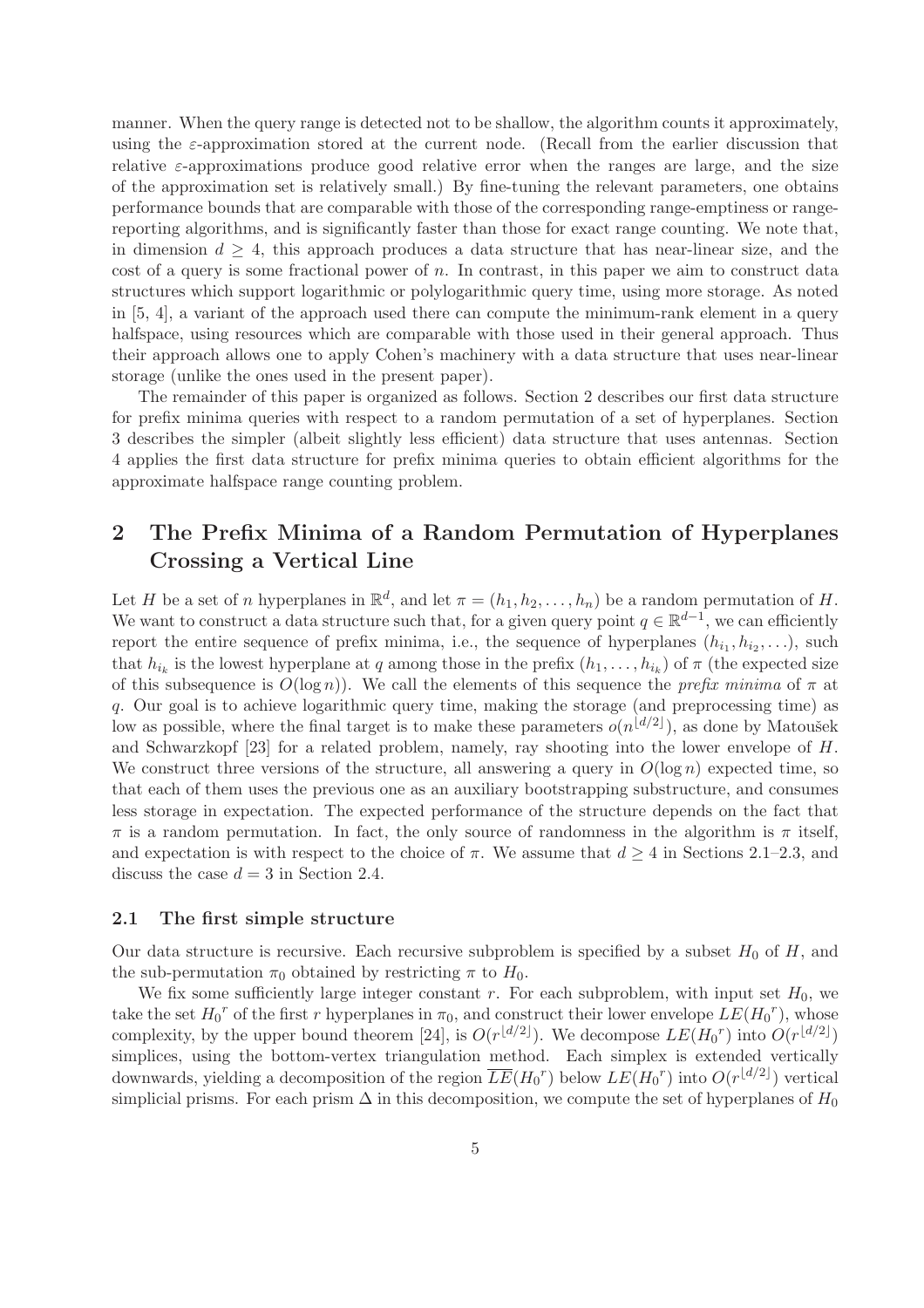that cross  $\Delta$ , in a brute force manner. We call this set the *conflict list* of  $\Delta$ , and denote it by  $C(\Delta)$ . Then, for each prism  $\Delta$ , we recursively solve the problem defined by  $C(\Delta)$  and the restriction of  $\pi$  to  $C(\Delta)$ . We keep recursing in this manner until we get to a subproblem where  $|C(\Delta)| < r$ . In this case we simply store  $C(\Delta)$  and stop.

A query with a point  $q \in \mathbb{R}^{d-1}$  is answered as follows. We first scan  $H^r$  in the  $\pi$ -order, and report, in  $O(r)$  time, the prefix minima at q that belong to this prefix. Then we find the prism  $\Delta$ in the partition of  $\overline{LE}(H^r)$  that is stabbed by the vertical line through q, using a brute-force search that takes  $O(r^{\lfloor d/2 \rfloor})$  time, and recursively continue the search at the substructure corresponding to  $C(\Delta)$  (if it exists), appending the output from the recursive call to that obtained for  $H^r$ .

Let  $Q(n)$  (resp.,  $S(n)$ ,  $T(n)$ ) denote the maximum expected query time (resp., storage, preprocessing time), where the maximum is taken over all problem instances involving  $n$  hyperplanes, and expectation is with respect to the choice of  $\pi$ . To bound these parameters, we first argue that, for any prism  $\Delta$  that arises during the construction, at any recursive level, the permutation  $\pi$ , restricted to  $C(\Delta)$ , is a random permutation of  $C(\Delta)$ . For simplicity, we give the argument for the first-level prisms, but it easily extends to any level. Indeed, conditioned on a fixed choice of the set H<sup>r</sup> of the first r elements of  $\pi$ , the suffix of  $\pi$  beyond its first r elements is a random permutation of  $H \setminus H^r$ . Moreover, our decomposition of  $\overline{LE}(H^r)$  is uniquely determined once  $H^r$  is fixed. Thus the set of its prisms, and the conflict list  $C(\Delta)$  of each prism  $\Delta$ , are uniquely determined and are independent of the choice of the remainder of  $\pi$ . Since the suffix of  $\pi$  is a random permutation of  $H \setminus H^r$ , its restriction to the fixed set  $C(\Delta)$  is also a random permutation of that set.

The maximum expected query time  $Q(n)$  satisfies the recurrence

$$
Q(n) \leq \mathbf{E}\{Q(n_{\Delta})\} + O(r^{\lfloor d/2 \rfloor}),
$$

where  $n_{\Delta}$  is a random variable, equal to the size of the conflict list  $C(\Delta)$  of the simplicial prism  $\Delta \in \overline{LE}(H^r)$  intersecting the vertical line through any (fixed) query point q. We then use the fact that, for any fixed  $q \in \mathbb{R}^{d-1}$ , the expected value of  $n_{\Delta}$  is  $O(n/r)$ . This is a special instance of the general theory of Clarkson and Shor [8], which we review and elaborate upon below. This implies that  $Q(n) = O(\log n)$ . Indeed, using induction, and the fact that  $\log x$  is a concave function, Jensen's inequality implies that, for an appropriate constant  $c$ , we have

$$
Q(n) \le \mathbf{E}\{c \log n_{\Delta}\} + O(r^{\lfloor d/2 \rfloor}) \le c \log(\mathbf{E}\{n_{\Delta}\}) + O(r^{\lfloor d/2 \rfloor}) \le c \log(O(n/r)) + O(r^{\lfloor d/2 \rfloor}) \le c \log n,
$$

with an appropriate choice of c, as asserted.

To bound the expected storage  $S(n)$ , we go into the Clarkson-Shor theory [8], and, for the sake of completeness, derive and present an adapted version of it, tailored to our setup. In doing so, we also extend the analysis, to obtain related bounds that will be used in the second and third versions of the structure.

The Clarkson-Shor sampling theory. Let F be a finite set of n hyperplanes in  $\mathbb{R}^d$ . Let  $\Delta$  be a simplicial prism defined by a subset  $D \subseteq F$ . That is, D is the unique minimal subset such that  $\Delta$ appears in the triangulation of  $LE(D)$ . Let  $b(\Delta)$  denote the size  $|D|$  of this defining set. It is easy to verify that  $b(\Delta) \leq d(d+3)/2$ , for any prism  $\Delta$  of the above kind. Indeed, to determine the ceiling simplex of  $\Delta$  in the bottom vertex triangulation of  $LE(H^r)$ , we have to specify d hyperplanes that define the bottom vertex, the hyperplane that contains the  $(d-1)$ -dimensional simplex obtained by removing the bottom vertex, and, recursively, the hyperplanes defining this  $(d-1)$ -dimensional simplex. Therefore, if we denote by  $b(d)$  the maximum number of hyperplanes needed to define  $\Delta$ in  $\mathbb{R}^d$ , then  $b(2) = 3$ , and, for  $d > 1$ ,  $b(d) = d + 1 + b(d - 1)$ . Hence  $b(d) = (d - 1)(d + 4)/2$ . We abbreviate  $b(d)$  to b below.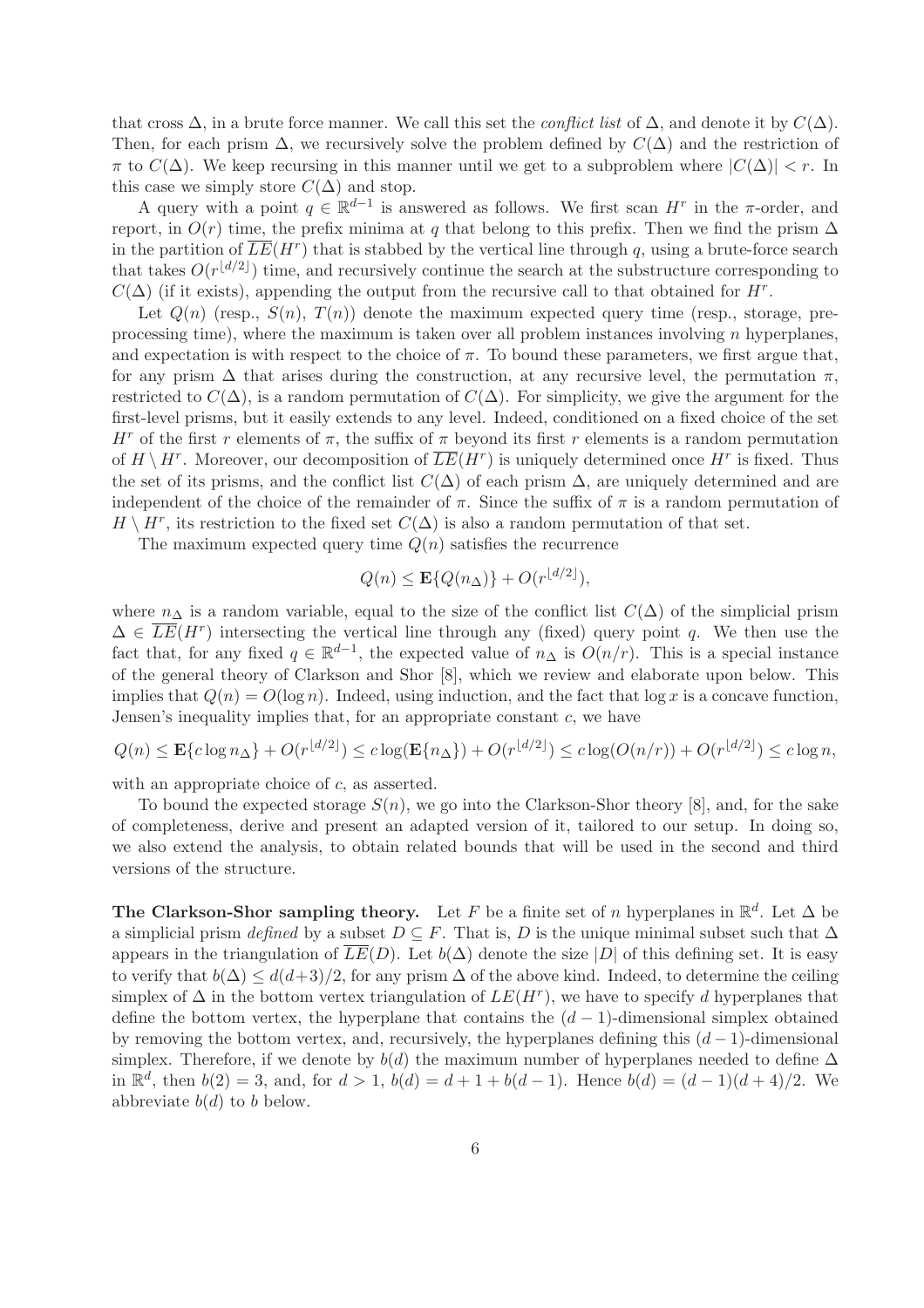The level of  $\Delta$  with respect to F, denoted by  $\ell(\Delta)$ , is the number of hyperplanes in  $F \setminus D$  that intersect  $\Delta$ . We define  $\Delta(F)$  to be the set of all simplicial prisms defined by subsets of F. We also define  $\Delta^{c}(F)$ , for any integer  $c \geq 0$ , to be the set of prisms  $\Delta \in \Delta(F)$  such that  $\ell(\Delta) = c$ .

The following simple lemma is taken from Clarkson and Shor [8].

**Lemma 2.1** ([8, Lemma 2.1]). Let  $R \subseteq F$  be a random subset of r hyperplanes. Then, for each  $c \geq 0$ , we have

$$
\sum_{\Delta \in \Delta(F)} \frac{\binom{\ell(\Delta)}{c} \binom{n-b(\Delta)-\ell(\Delta)}{r-b(\Delta)-c}}{\binom{n}{r}} = \mathbf{E} \{ |\Delta^{c}(R)| \} .
$$

*Proof.* For each  $\Delta \in \Delta(F)$ ,  $\binom{\ell(\Delta)}{c}$  $\binom{\Delta}{c}\binom{n-b(\Delta)-\ell(\Delta)}{r-b(\Delta)-c}/\binom{n}{r}$  $\binom{n}{r}$  is the probability that  $\Delta \in \mathbf{\Delta}^c(R)$ ; we have to choose the  $b(\Delta)$  hyperplanes defining  $\Delta$ , and select exactly c of the  $\ell(\Delta)$  hyperplanes crossing  $\Delta$ . The lemma is now immediate from the definition of expectation.  $\Box$ 

The following lemma is needed for the second version of the data structure, presented in Section 2.2.

**Lemma 2.2.** Fix a parameter  $0 \leq c \leq \frac{4b}{3}$  $\frac{15}{3}$  log n, and let  $R \subseteq F$  be a random subset of  $3(b+c) \leq r \leq$  $n/(4b \log n)$  hyperplanes. Then, for each  $s \geq 0$ , we have, assuming n to be at least some sufficiently large constant,

$$
\sum_{\Delta \in \Delta(F)} \frac{\binom{\ell(\Delta)}{c} \binom{n - b(\Delta) - \ell(\Delta)}{r - b(\Delta) - c} \log^s(\ell(\Delta) + 1)}{\binom{n}{r}} = O\left(\log^s \frac{n}{r} \cdot \mathbf{E}\left\{|\Delta^c(R)|\right\}\right) ,
$$

where the constant of proportionality depends on d and s.

*Proof.* We may assume that  $r \geq \sqrt{2n}$ . For smaller values of r,  $\log \frac{n}{r} = \Theta(\log n)$ , and the lemma is then an immediate consequence of Lemma 2.1.) We show that the contribution of those  $\Delta$  with  $\ell(\Delta) \geq 2(n/r)^2$  to the sum in the lemma is negligible, and then use Lemma 2.1 to handle the remaining  $\Delta$ 's.

Let  $n_{\ell,\beta}$  be the number of prisms  $\Delta$  such that  $\ell(\Delta) = \ell$  and  $\beta(\Delta) = \beta$ . Put

$$
p_{\ell,\beta} = \frac{\binom{\ell}{c}\binom{n-\beta-\ell}{r-\beta-c}}{\binom{n}{r}}.
$$

Then

$$
\sum_{\Delta \in \Delta(F)} \frac{\binom{\ell(\Delta)}{c} \binom{n - b(\Delta) - \ell(\Delta)}{r - b(\Delta) - c}}{\binom{n}{r}} \log^s(\ell(\Delta) + 1) = \sum_{\ell} \sum_{\beta \leq b} n_{\ell, \beta} p_{\ell, \beta} \log^s(\ell + 1) .
$$

Now observe that, for  $\ell \geq c$ ,

$$
\frac{p_{\ell,\beta}}{p_{\ell-1,\beta}} = \frac{\ell}{\ell - c} \cdot \frac{n - \ell - r + c + 1}{n - \ell - \beta + 1} = \frac{1 - y}{1 - x},
$$

where  $x = c/\ell$  and  $y = (r - \beta - c)/(n - \ell - \beta + 1)$ ; note that  $0 \le x, y \le 1$  (the inequality  $y \le 1$ ) holds only when  $\ell \leq n + c - r - 1$ ; larger values of  $\ell$  can however be ignored, because then the corresponding terms in the sum vanish).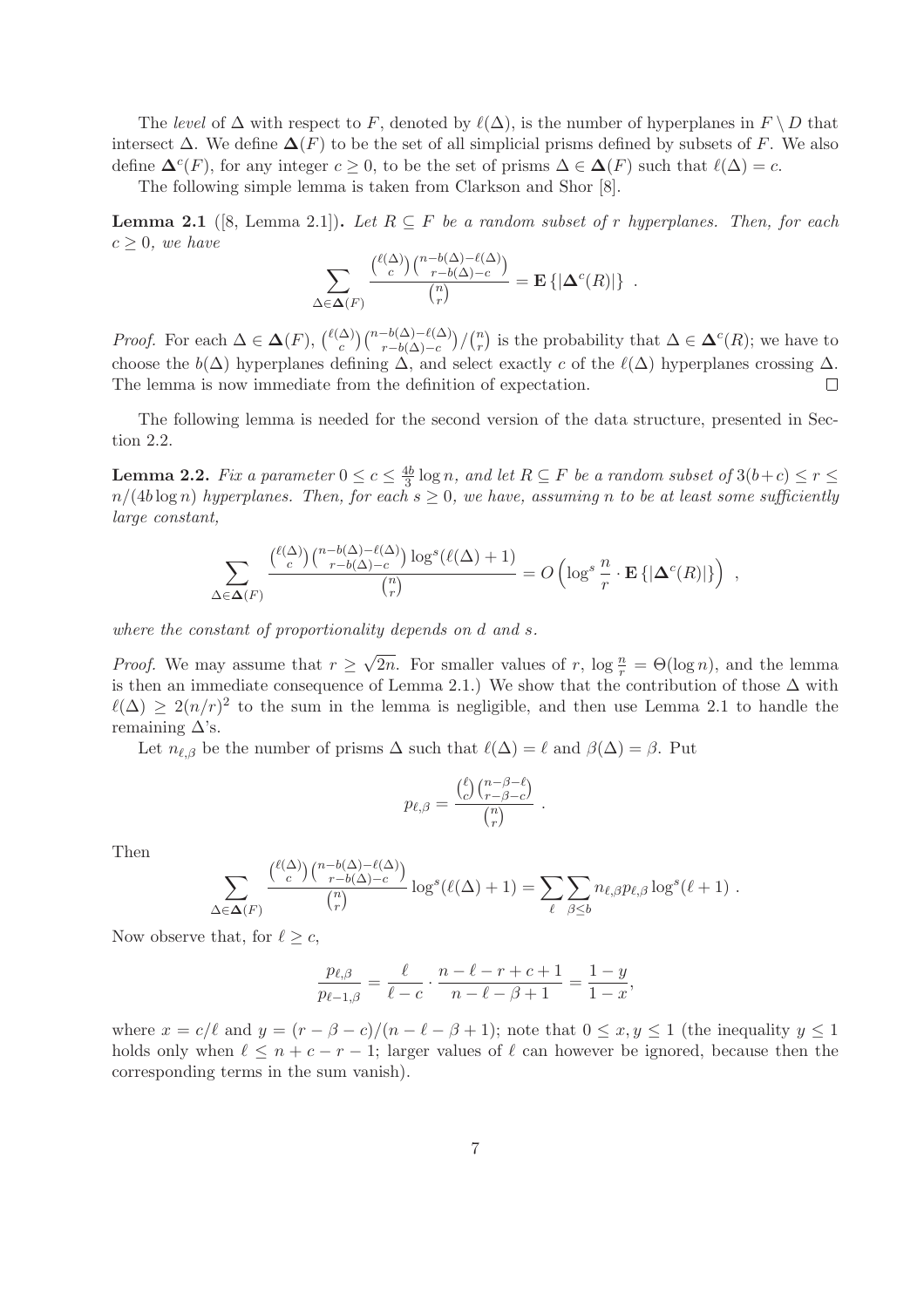We also note that  $x \leq \frac{y}{2}$  $\frac{y}{2}$  for  $\ell \ge (n/r)^2$  and  $3(b+c) \le r \le n/(4b \log n)$ . Indeed,

$$
\frac{c}{\ell} \le \frac{r - \beta - c}{2(n - \ell - \beta + 1)}
$$
 holds when  $\ell \ge \frac{2c(n - \beta + 1)}{r + c - \beta}$ ,

and one can easily verify that the latter inequality does hold, for  $\ell \geq (n/r)^2$  and r in the assumed range (in fact  $3(b + c) \le r \le n/(3c)$  would already imply the inequality, and the right inequality  $r \leq n/(3c)$  is implied by our assumed upper bound on r, as long as  $c \leq \frac{4b}{3}$  $\frac{1}{3}$  log *n*). We now use the inequality  $\frac{1-y}{1-x} \leq 1 - \frac{y}{2}$  $\frac{y}{2}$ , which holds for  $0 < x \leq y/2$  and  $y \leq 1$ , and obtain that

$$
\frac{p_{\ell,\beta}}{p_{\ell-1,\beta}} \leq 1 - \frac{r-\beta-c}{2(n-\ell-\beta+1)}.
$$

Moreover, since  $r \geq 3(b+c)$  and  $1 \leq \beta \leq b$ , one also has

$$
\frac{r-\beta-c}{2(n-\ell-\beta+1)} \ge \frac{r}{3n} ,
$$

so we have

$$
\frac{p_{\ell,\beta}}{p_{\ell-1,\beta}} \leq 1 - \frac{r}{3n} \;,
$$

for  $\ell \ge (n/r)^2$  (and  $\ell \le n+c-r+1$ ). Since  $p_{\ell,\beta} \le 1$ , for any  $\ell,\beta$ , we have, for  $\ell \ge 2(n/r)^2$ ,

$$
p_{\ell,\beta} \le p_{(n/r)^2,\beta} \left(1 - \frac{r}{3n}\right)^{(n/r)^2} \le e^{-n/(3r)}.
$$

Hence, the contribution of those  $\Delta$ 's with  $\ell(\Delta) \geq 2(n/r)^2$  is at most

$$
\sum_{\ell \geq 2(n/r)^2} \sum_{\beta \leq b} n_{\ell,\beta} p_{\ell,\beta} \log^s(\ell+1) \leq e^{-n/(3r)} \log^s n \cdot \sum_{\beta \leq b} n_{\ell,\beta} = O\left(n^b e^{-n/(3r)} \log^s n\right).
$$

Since  $r \le n/(4b \log n)$ , this bound tends to zero as n grows. For the remaining  $\Delta$ 's, we have  $\log(\ell(\Delta) + 1) < 2 \log \frac{n}{2} + \log 2$ . This, combined with Lemma 2.1, completes the proof.  $\log(\ell(\Delta) + 1) \leq 2 \log \frac{n}{r} + \log 2$ . This, combined with Lemma 2.1, completes the proof.

The preceding lemmas imply the following theorem, which is a special case of Theorem 3.6 of [8], tailored to our needs.

**Theorem 2.3.** Let  $R \subseteq F$  be a random subset of r hyperplanes. Then, for any  $t \geq 1$ ,  $\gamma = 0, 1$ , and  $3(b + \lceil t \rceil) \leq r \leq n/(4b \log n)$ , we have

$$
\mathbf{E}\left\{\sum_{\Delta\in\mathbf{\Delta}^0(R)}\ell(\Delta)^t\log^{\gamma}(\ell(\Delta)+1)\right\}\leq Ar^{\lfloor d/2\rfloor}\left(\frac{n}{r}\right)^t\log^{\gamma}\frac{n}{r},
$$

where A is a constant that depends on d, t, and  $\gamma$ . We need the upper bound on r only if  $\gamma = 1$ ; for  $\gamma = 0$  this inequality holds for any  $3(b + \lceil t \rceil) \leq r \leq n$ .

*Proof.* We only give the proof for the slightly more complicated case  $\gamma = 1$ ; the proof for  $\gamma = 0$  is similar, and simpler. Let

$$
Z = \mathbf{E} \left\{ \sum_{\Delta \in \mathbf{\Delta}^0(R)} \ell(\Delta)^t \log(\ell(\Delta) + 1) \right\} = \sum_{\Delta \in \mathbf{\Delta}(F)} \Pr \left\{ \Delta \in \mathbf{\Delta}^0(R) \right\} \ell(\Delta)^t \log(\ell(\Delta) + 1). \tag{2}
$$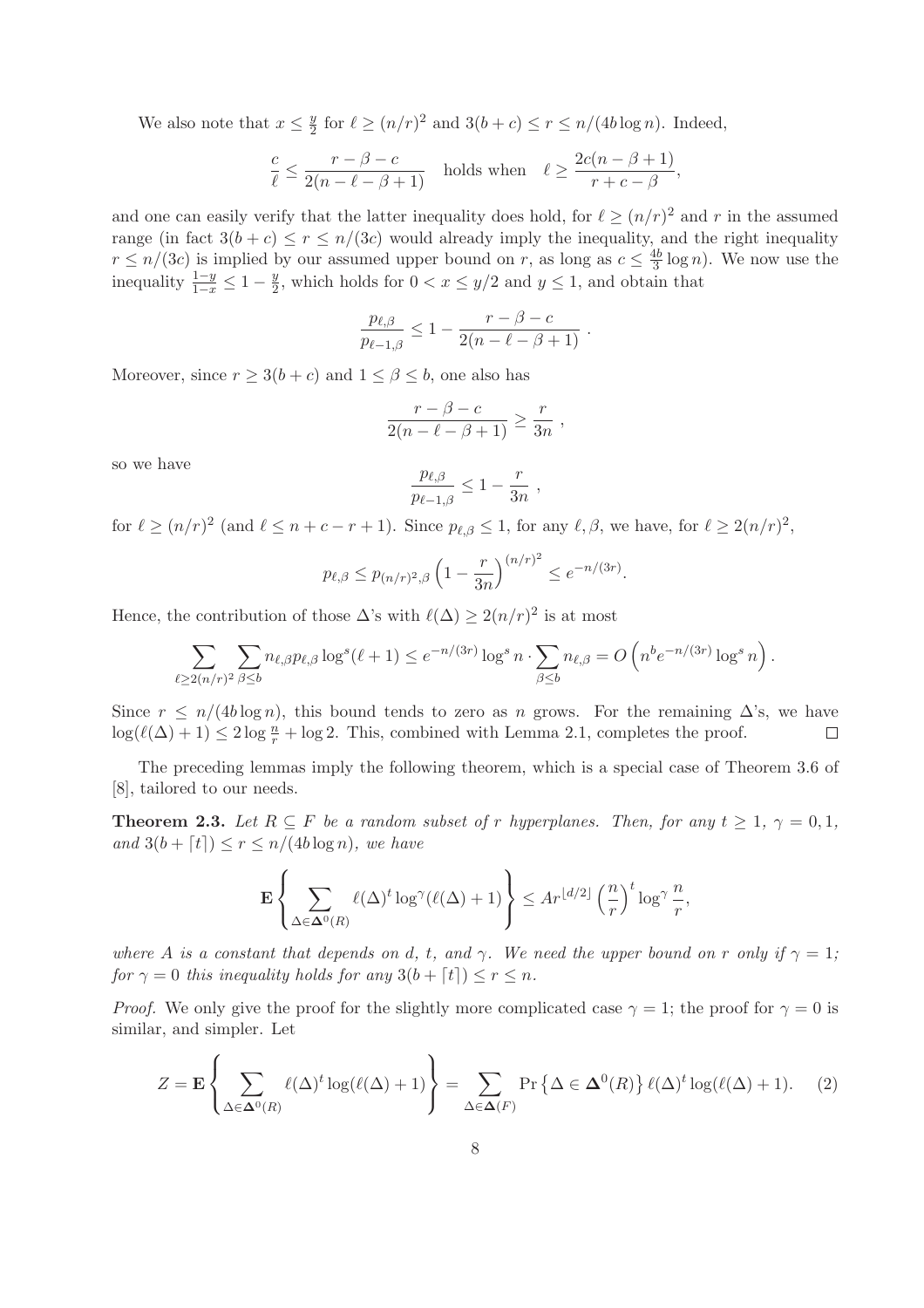Put  $c = [t]$ ,  $\alpha = t/c \leq 1$ ,  $s = 1/\alpha$ , and  $W(x) = x^{\alpha}$ .

There exist constants  $a, e > 0$ , which depend on t, such that

$$
\ell(\Delta)^{t} \log(\ell(\Delta) + 1) \le a \binom{\ell(\Delta)}{c}^{\alpha} \log(\ell(\Delta) + 1) + e,
$$

for any  $\ell(\Delta) \geq 0$ . We can therefore rewrite Equation (2) as

$$
Z \le a \sum_{\Delta \in \Delta(F)} \Pr \{ \Delta \in \Delta^0(R) \} W \left( \binom{\ell(\Delta)}{c} \log^s(\ell(\Delta) + 1) \right) + e \sum_{\Delta \in \Delta(F)} \Pr \{ \Delta \in \Delta^0(R) \}
$$
  
= 
$$
\left[ a \sum_{\Delta \in \Delta(F)} \frac{\Pr \{ \Delta \in \Delta^0(R) \}}{\mathbf{E} \{ |\Delta^0(R) | \}} W \left( \binom{\ell(\Delta)}{c} \log^s(\ell(\Delta) + 1) \right) + e \right] \cdot \mathbf{E} \{ |\Delta^0(R) | \} .
$$

Since  $W(\cdot)$  is concave, and  $\sum_{\Delta \in \mathbf{\Delta}(F)} \frac{\Pr\{\Delta \in \mathbf{\Delta}^0(R)\}}{\mathbb{E}\{|\Delta^0(R)|\}} = 1$ , it follows that

$$
Z \leq \left[ aW \left( \sum_{\Delta \in \Delta(F)} \frac{\Pr\left\{ \Delta \in \Delta^0(R) \right\}}{\mathbf{E} \left\{ |\Delta^0(R)| \right\}} {\ell(\Delta) \choose c} \log^s(\ell(\Delta) + 1) \right) + e \right] \cdot \mathbf{E} \left\{ |\Delta^0(R)| \right\} .
$$

Substituting Pr  $\left\{ \Delta \in \mathbf{\Delta}^0(R) \right\} = \frac{\binom{n - b(\Delta) - \ell(\Delta)}{r - b(\Delta)}}{\binom{n}{n}}$  $\frac{-b(\Delta)}{\binom{n}{r}}$ , we obtain

$$
Z \leq \left[ aW \left( \sum_{\Delta \in \Delta(F)} \frac{\binom{n - b(\Delta) - \ell(\Delta)}{r - b(\Delta)}}{\binom{n}{r} \mathbf{E} \{ |\Delta^0(R)| \}} {\binom{\ell(\Delta)}{c}} \log^s (\ell(\Delta) + 1) \right) + e \right] \cdot \mathbf{E} \{ |\Delta^0(R)| \} . \tag{3}
$$

Since  $b(\Delta) \leq b$ , we have, as is easily verified,

$$
\binom{n-b(\Delta)-\ell(\Delta)}{r-b(\Delta)} \leq \frac{(n-r+c)(n-r+c-1)\cdots(n-r+1)}{(r-b)(r-b-1)\cdots(r-b-c+1)}\binom{n-b(\Delta)-\ell(\Delta)}{r-b(\Delta)-c},
$$

and therefore, substituting into Equation (3), we get

$$
Z \leq \left[ aW \left( \frac{(n-r+c)(n-r+c-1)\cdots(n-r+1)}{(r-b)(r-b-1)\cdots(r-b-c+1)} \sum_{\Delta \in \Delta(F)} \frac{\binom{n-b(\Delta)-\ell(\Delta)}{r-b(\Delta)-c}}{\binom{n}{r} \mathbf{E} \{|\Delta^0(R)|\}} {\binom{\ell(\Delta)}{c}} \log^s(\ell(\Delta)+1) \right) + e \right].
$$

Since we assume that  $3(b + \lceil t \rceil) \le r \le n/(4b \log n)$ , Lemma 2.2 implies that

$$
Z \leq \left[ aW \left( f \left( \frac{n-r+1}{r-b-c+1} \right)^c \log^s \frac{n}{r} \cdot \frac{\mathbf{E} \left\{ |\mathbf{\Delta}^c(R)| \right\}}{\mathbf{E} \left\{ |\mathbf{\Delta}^0(R)| \right\}} \right) + e \right] \cdot \mathbf{E} \left\{ |\mathbf{\Delta}^0(R)| \right\} ,
$$

where f is the constant of proportionality in the bound of Lemma 2.2. Note that  $\frac{n-r+1}{r-b-c+1} \leq \frac{2n}{r}$  $\frac{2n}{r},$ for  $r \ge 2(b+c-1)$ . Hence we get, for  $r \ge 3(c+b)$ ,

$$
Z \le A' \left[ \left( \frac{n}{r} \right)^t \log \frac{n}{r} \cdot \left( \frac{\mathbf{E} \left\{ |\Delta^c(R)| \right\}}{\mathbf{E} \left\{ |\Delta^0(R)| \right\}} \right)^{\alpha} + 1 \right] \cdot \mathbf{E} \left\{ |\Delta^0(R)| \right\} =
$$
  

$$
A' \left[ \left( \frac{n}{r} \right)^t \log \frac{n}{r} \cdot \mathbf{E} \left\{ |\Delta^c(R)| \right\}^{\alpha} \mathbf{E} \left\{ |\Delta^0(R)| \right\}^{1-\alpha} + \mathbf{E} \left\{ |\Delta^0(R)| \right\} \right],
$$
 (4)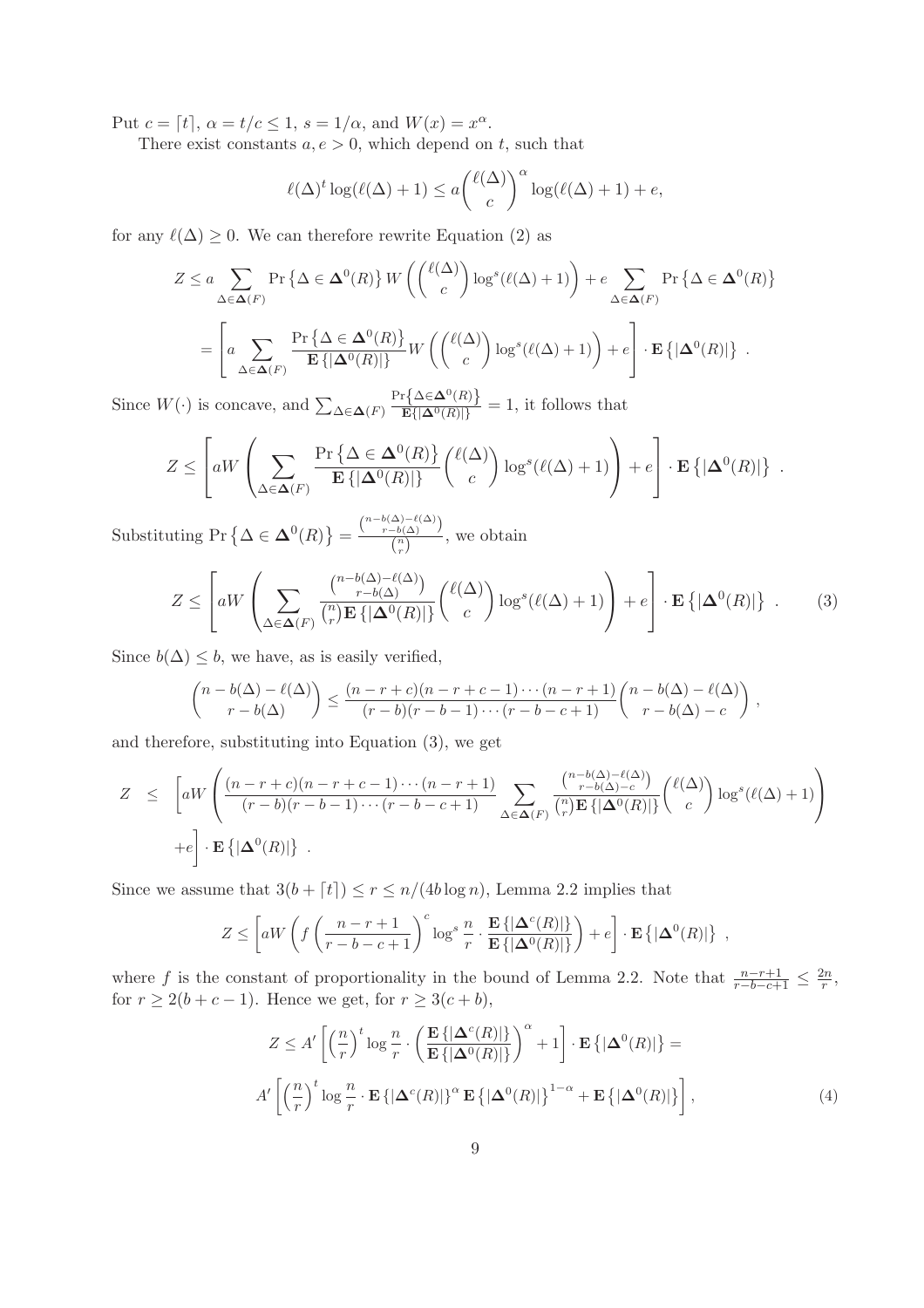where A' is some constant that depends on d, and t. Recall that  $|\Delta^{0}(R)| = O(r^{\lfloor d/2 \rfloor})$ . A standard application of another basic result of Clarkson and Shor [8, Corollary 3.3] implies that  $|\mathbf{\Delta}^c(R)|$  is upper bounded by  $O\left(\frac{c^{[d/2]}r^{[d/2]}}{\cdot}\right)$ . This is easily seen to complete the proof of the theorem (the second term in the final bound is dominated by the first when  $r \ll n$ .  $\Box$ 

Remark: The proof of Theorem 2.3, up to the bound (4), and the proof of Lemmas 2.1 and 2.2, continue to hold if we modify the definition of  $\Delta(F)$  to be the set of all prisms that are intersected by the vertical line through some fixed point  $q \in \mathbb{R}^{d-1}$ . In this case,  $\mathbf{\Delta}^0(R)$  consists of exactly one prism, and  $\Delta^{c}(R)$  is a constant depending on c. Specializing the analysis to  $t = 1$ , and  $\gamma = 0$ , this implies that the expected size  $\ell(\Delta)$  of the conflict list  $C(\Delta)$  of the prism  $\Delta \in \mathbf{\Delta}^0(R)$  that intersects the vertical line through any given query point  $q \in \mathbb{R}^{d-1}$  is  $O(n/r)$ . This is the property that we have cited above, in the analysis of the expected cost of a query.

Analysis: Storage and preprocessing. The expected storage required by the algorithm satisfies the recurrence

$$
S(n) \leq \begin{cases} \mathbf{E} \left\{ \sum_{\Delta \in \mathbf{\Delta}^0(H^r)} S(\ell(\Delta)) \right\} + O(r^{\lfloor d/2 \rfloor}), & \text{for } n \geq r \\ O(r), & \text{for } n < r, \end{cases} \tag{5}
$$

where the expectation is over the choice of the random permutation  $\pi$ . As we have argued, this is the same as first taking the expectation over a draw of a random prefix  $H<sup>r</sup>$  of size r, and then taking the conditional expectation (conditioned on the choice of  $H<sup>r</sup>$ ) within each prism  $\Delta$  (the prisms are now well defined, once  $H^r$  is fixed). This justifies (5).

We prove, by induction on n, that, for any  $\delta > 0$  there is a constant  $B = B(\delta)$ , such that  $S(n) \leq Bn^{\lfloor d/2 \rfloor + \delta}$ . Indeed, this will be the case for  $n \leq r$  if we choose B sufficiently large, as a function of r (and we will shortly choose r as a function of  $\delta$ ). For larger values of n, applying the induction hypothesis to Equation (5), we obtain

$$
S(n) \leq B \cdot \mathbf{E} \left\{ \sum_{\Delta \in \mathbf{\Delta}^0(H^r)} \ell(\Delta)^{\lfloor d/2 \rfloor + \delta} \right\} + O(r^{\lfloor d/2 \rfloor}).
$$

Using Theorem 2.3, with  $t = |d/2| + \delta$  and  $\gamma = 0$ , we obtain

$$
S(n) \leq BA \cdot \frac{n^{\lfloor d/2 \rfloor + \delta}}{r^{\delta}} + O(r^{\lfloor d/2 \rfloor}).
$$

This establishes the induction step, provided that  $r$  is chosen to be a sufficiently large constant (as a function of d and  $\delta$ ), and B is also chosen to be sufficiently large.

The maximum expected preprocessing time  $T(n)$  satisfies the recurrence

$$
T(n) \leq \begin{cases} \mathbf{E} \left\{ \sum_{\Delta \in \mathbf{\Delta}^0(H^r)} T(\ell(\Delta)) \right\} + O(nr^{\lfloor d/2 \rfloor}), & \text{for } n \geq r, \\ O(r), & \text{for } n < r, \end{cases}
$$

where the overhead non-recursive cost is dominated by the cost of constructing the conflict lists  $C(\Delta)$ , in brute force. Again, the solution of this recurrence is easily seen to be  $T(n) = O(n^{\lfloor d/2 \rfloor + \delta})$ , for any  $\delta > 0$ .

In summary, we have shown:

Theorem 2.4. The data structure described in this subsection answers a prefix-minima query in  $O(\log n)$  expected time, and requires  $O(n^{\lfloor d/2 \rfloor + \delta})$  expected storage and preprocessing time, for any  $\delta > 0$ . The expectation is with respect to the random choice of the input permutation.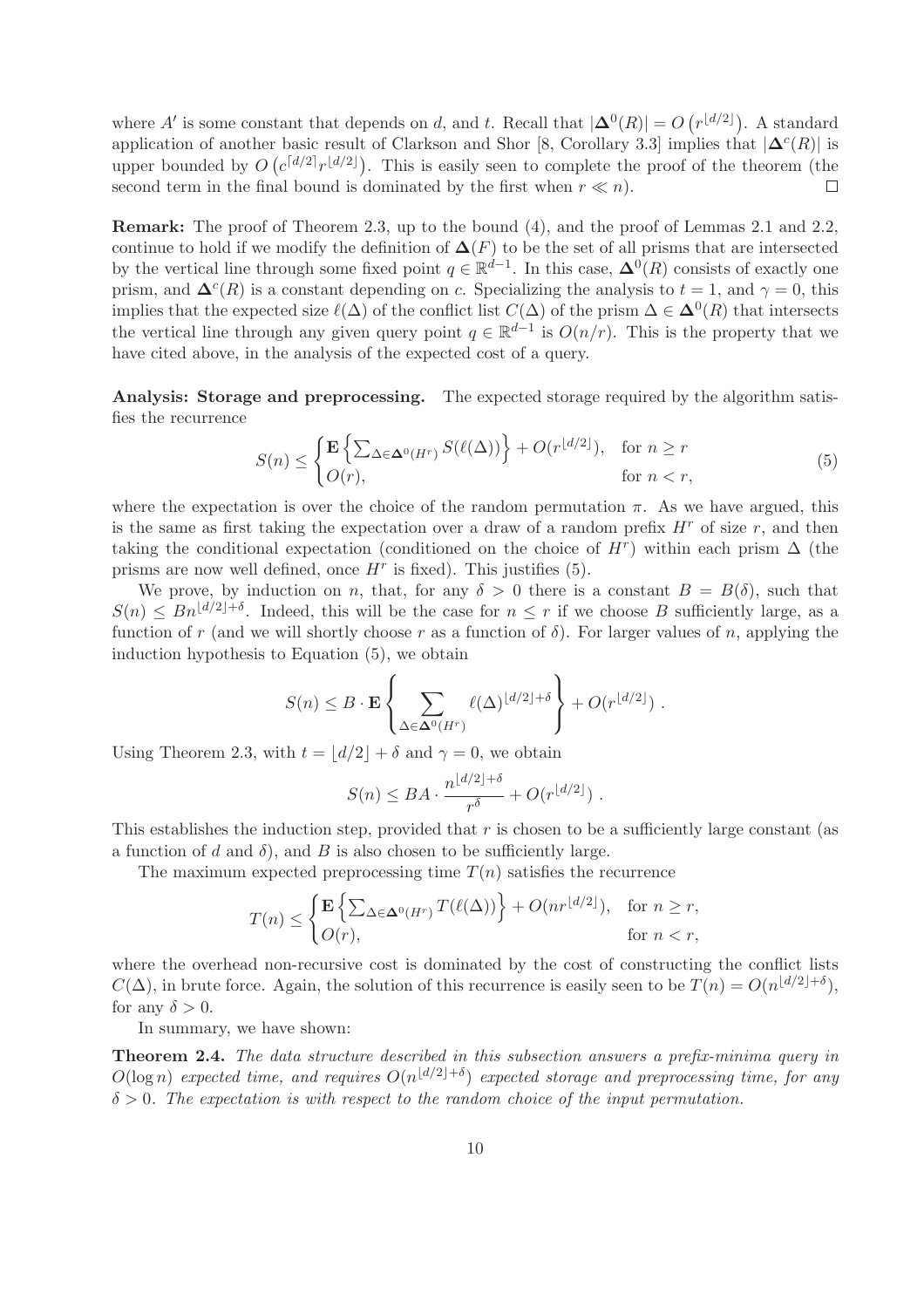#### 2.2 Second structure

Our second structure is similar to the first one, except that at each recursive instance, involving a subset  $H_0$  of H, it uses a large, non-constant value of r. Specifically, we fix some positive  $\beta < 1$ (which will be very close to 1; its exact value will be determined later), and set  $r = |H_0|^{\beta}$ .

Similar to the first structure, we take, for each subproblem, the set  $H_0^r$  of the first r hyperplanes in  $\pi_0$ , construct their lower envelope  $LE(H_0^r)$ , whose complexity is  $O(r^{\lfloor d/2 \rfloor})$ , and decompose it into  $O(r^{\lfloor d/2 \rfloor})$  simplices, using the bottom-vertex triangulation method. However, it is now too expensive to locate by brute force the prism containing a query point  $q$ , since there are too many prisms. We therefore augment the structure by the ray-shooting data structure of Matoušek and Schwarzkopf [23], which can find the hyperplane in  $LE(H_0^r)$  which is first hit by a query ray originating below  $LE(H_0^r)$ .

We use this data structure to find the prism  $\Delta$  containing q as follows. We assume that each face F, of any dimension  $j \geq 3$  of  $LE(H_0^r)$ , stores its bottom vertex (i.e., the one with the smallest  $x_d$ -coordinate; it is unique if one assumes general position), and denote it by  $bot(F)$ . We first find the hyperplane  $h^1$  containing the simplex defining  $\Delta$ , by a ray-shooting query with a vertical ray emanating from q. Let  $q<sup>1</sup>$  denote the intersection of this vertical ray with  $h<sup>1</sup>$ , and let  $F(h<sup>1</sup>)$  denote the facet which is contained in  $h^1$  and appears on  $LE(H_0^r)$ . We next perform a second ray-shooting query, with a ray emanating from  $bot(F(h^1))$  and passing through  $q^1$ . Let  $h^2$  be the hyperplane, other than  $h^1$ , which is first hit by this ray, let  $q^2$  be the intersection of this ray with  $h^2$ , and let  $F(h^1, h^2)$  be the  $(d-2)$ -face which is contained in  $h^1 \cap h^2$  and appears on  $LE(H_0^r)$ . Our next query is with a ray emanating from  $bot(F(h^1, h^2))$  and passing through  $q^2$ . We continue in the same way until our query ray is contained in an edge  $e$  of  $LE(H_0^r)$ . The sequence of the bottom vertices that we have collected in these queries, including the endpoints of  $e$ , define  $\Delta$ .

This data structure requires  $o(r^{\lfloor d/2 \rfloor})$  storage and preprocessing time, and answers a query in  $O(\log r)$  time (this is the cost of a single ray-shooting query in [23], and we perform  $d-1$  of them). In addition, we build the simple data structure of Section 2.1 for  $H_0^r$  (again, this set is too large to scan explicitly by brute force when processing a query).

To continue the recursion, we have to compute  $C(\Delta)$  for each  $\Delta$  in the decomposition of  $\overline{LE}(H_0^r)$ . A simple way of implementing this step is to take the set V of all the vertices of the prisms  $\Delta$  (that is, the set of all vertices of  $LE(\tilde{H}_0^r)$ ), and to preprocess it for halfspace range reporting, as in Matoušek [20]. Then, for each  $h \in H_0$ , we find the set  $V_h$  of vertices that lie above h, and for each vertex  $v \in V_h$ , we add h to the conflict list of all prisms that are incident to v. It is easy to verify that this correctly constructs the conflict lists (in other words, this reflects the trivial property that any hyperplane that crosses a vertical prism  $\Delta$  must pass below at least one of its vertices). Using the algorithm in [20, Theorem 1.1], and putting  $m = |V| = O(r^{\lfloor d/2 \rfloor})$ , this can be done, in dimension  $d \geq 4$ , with  $O(m \log m)$  preprocessing time and  $O(m \log \log m)$  storage, so that a query with a halfspace h takes  $O(m^{1-1/(d/2)} \log^c m + k_h)$  time, where  $k_h$  is the number of points of V above h, and c is a constant that depends on d. Thus, substituting the bound  $m = O(r^{\lfloor d/2 \rfloor})$ , the overall cost of preprocessing and of executing  $|H_0|$  queries is

$$
O\left(m\log m + |H_0|m^{1-1/(d/2)}\log^c m + \sum_{h\in H_0} k_h\right) = O\left(r^{\lfloor d/2 \rfloor}\log r + |H_0|r^{\lfloor d/2 \rfloor - 1}\log^c r + \sum_{\Delta} |C_{\Delta}|\right).
$$

Note that in principle  $\sum_{\Delta} |C_{\Delta}| = \sum_{\Delta} \ell(\Delta)$  may be significantly larger than  $\sum_{h \in H} k_h$ , because the number of prisms incident to a vertex  $v \in V$  can be large. Nevertheless, by Theorem 2.3 with  $t = 1, \gamma = 0$ , it follows that the expected sum of the sizes of the conflict lists is

$$
O\left(r^{\lfloor d/2 \rfloor} \cdot \frac{|H_0|}{r}\right) = O\left(|H_0|r^{\lfloor d/2 \rfloor - 1}\right).
$$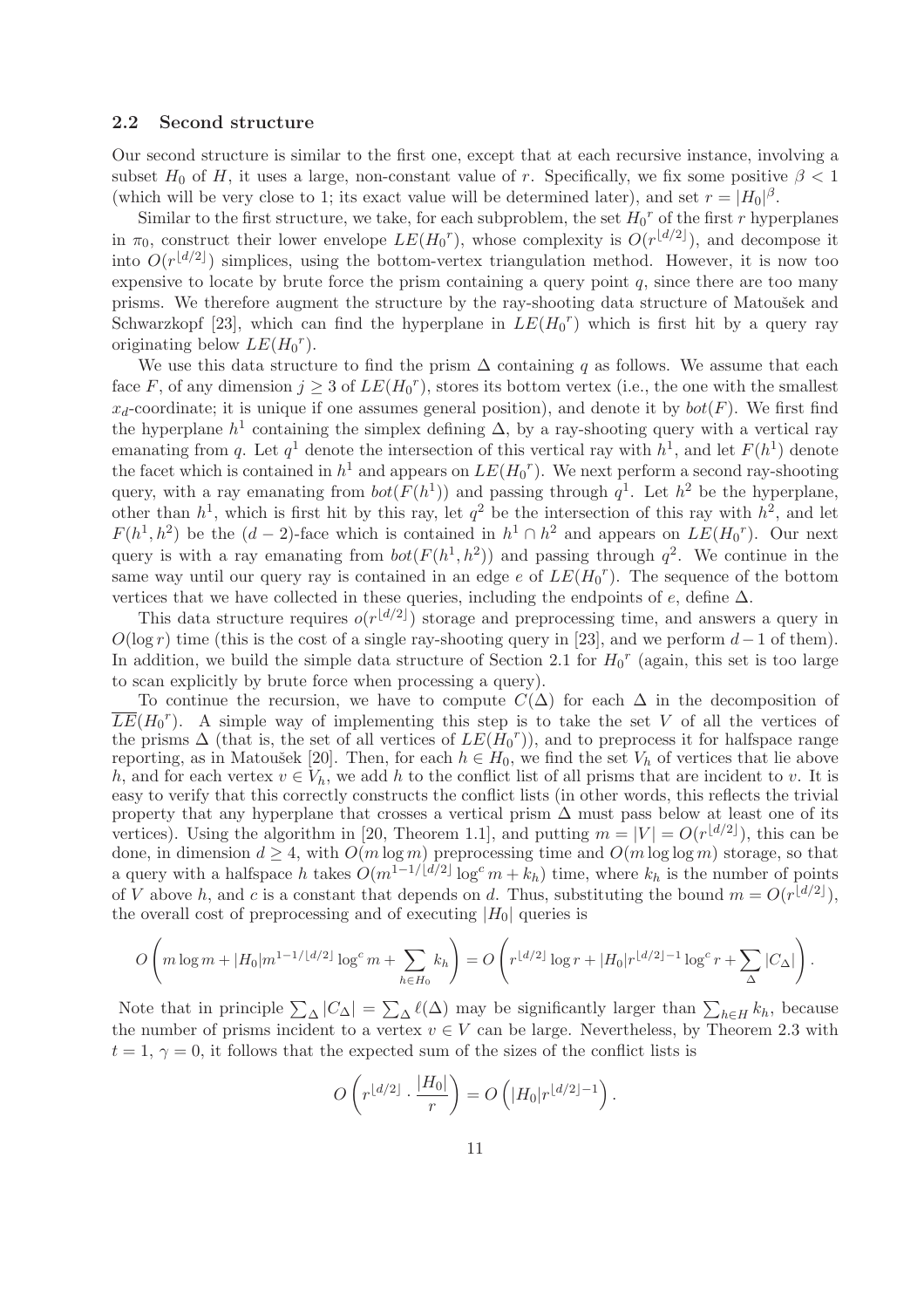Hence the overall cost of this step is

$$
O\left(|H_0|r^{\lfloor d/2\rfloor-1}\log^c r\right).
$$

(By the choice of r, the first term  $O(r^{\lfloor d/2 \rfloor} \log r)$  is dominated by the second term, provided that  $|H_0|$  is at least some sufficiently large constant.)

The storage required during preprocessing is  $O(r^{\lfloor d/2 \rfloor} \log \log r)$ . The overall size of the nonrecursive part of the data structure is thus  $O(r^{\lfloor d/2 \rfloor + \delta})$ , for any  $\delta > 0$ , as implied by Theorem 2.4.

Once we have computed  $C(\Delta)$  for all  $\Delta$  in the decomposition of  $\overline{LE}(H_0^r)$ , we continue to preprocess each subproblem recursively, as in the first structure. The recursion stops when  $|H_0|$  is smaller than some fixed constant  $n_0$ , in which case we just store the list  $C(\Delta)$  and stop.

We answer a query with a point  $q \in \mathbb{R}^{d-1}$  as follows. We first query the simple data structure constructed for  $H^r$ , and find the prefix minima at q that belong to  $H^r$ ; this takes  $O(\log r) = O(\log n)$ time. Then we use the data structure of Matoušek and Schwarzkopf [23] to find the prism  $\Delta$  in the partition of  $\overline{LE}(H^r)$  that is stabbed by the vertical line through q, in additional  $O(\log r)$  time. We then continue with the recursive subproblem corresponding to  $C(\Delta)$ , and append its output to that obtained for  $H^r$ .

The maximum expected query time  $Q(n)$  satisfies the recurrence

$$
Q(n) \le \mathbf{E}\{Q(n_{\Delta})\} + O(\log n),
$$

where, as above,  $n_\Delta$  is a random variable, equal to the size of the conflict list  $C(\Delta)$  of the simplicial prism  $\Delta \in \overline{LE}(H^r)$  intersecting the vertical line through any (fixed) query point q. We claim that  $Q(n) = O(\log n)$ , and prove it by induction, using similar arguments to those in the analysis of the first structure. That is, we get the inequality

$$
Q(n) \le \mathbf{E}\{c\log n_{\Delta}\} + O(\log n) \le c\log(\mathbf{E}\{n_{\Delta}\}) + O(\log n)
$$
  

$$
\le c\log(O(n/r)) + O(\log n) \le c\log(O(n^{1-\beta})) + O(\log n) \le c\log n,
$$

with an appropriate choice of c, as asserted.

The expected storage required by the algorithm satisfies the recurrence

$$
S(n) \leq \begin{cases} \mathbf{E} \left\{ \sum_{\Delta \in \mathbf{\Delta}^0(H^r)} S(\ell(\Delta)) \right\} + O(r^{\lfloor d/2 \rfloor + \delta}), & \text{for } n \geq n_0, \\ O(1), & \text{for } n < n_0. \end{cases} \tag{6}
$$

We prove, using induction on n, that  $S(n) \leq Bn^{\lfloor d/2 \rfloor} \log(n+1)$ , for an appropriate sufficiently large constant B that depends on d. Indeed, this holds for  $n \leq n_0$ , provided that B is sufficiently large. For larger values of n, we substitute the induction hypothesis into Equation  $(6)$ , and obtain

$$
S(n) \leq B \mathbf{E} \left\{ \sum_{\Delta \in \mathbf{\Delta}^0(H^r)} \ell(\Delta)^{\lfloor d/2 \rfloor} \log(\ell(\Delta) + 1) \right\} + O(r^{\lfloor d/2 \rfloor + \delta}).
$$

We now apply Theorem 2.3, with  $t = |d/2|$  and  $\gamma = 1$ , to conclude that

$$
\mathbf{E}\left\{\sum_{\Delta\in\mathbf{\Delta}^0(R)}\ell(\Delta)^{\lfloor d/2\rfloor}\log(\ell(\Delta)+1)\right\}\leq An^{\lfloor d/2\rfloor}\log\frac{n}{r},\,
$$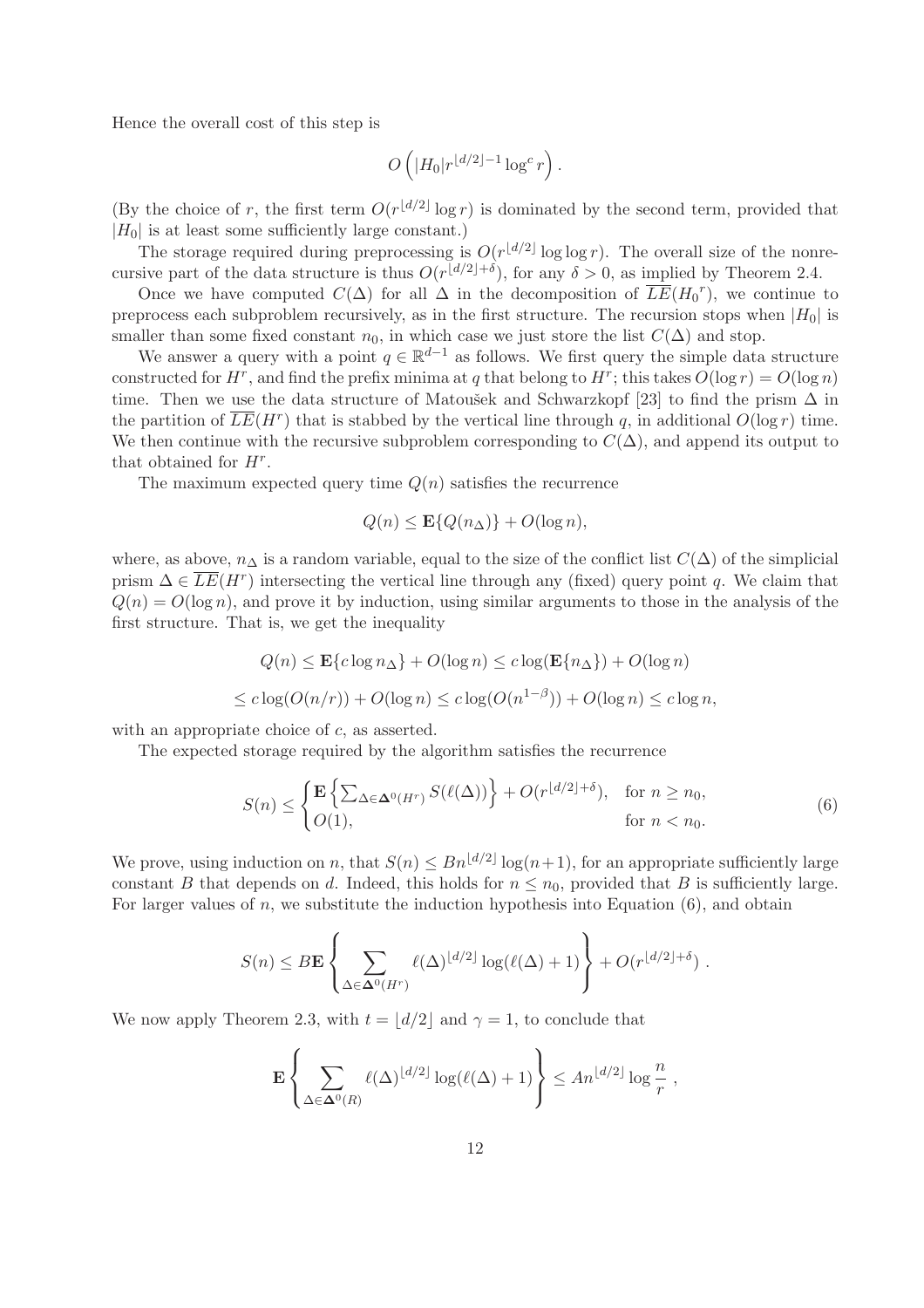where A is a constant that depends on d. Recalling that  $r = n^{\beta}$ , we obtain

$$
S(n) \leq BA n^{\lfloor d/2 \rfloor} \log \frac{n}{r} + O(r^{\lfloor d/2 \rfloor + \delta}) \leq B(1-\beta)A n^{\lfloor d/2 \rfloor} \log n + C n^{\beta(\lfloor d/2 \rfloor + \delta)},
$$

for an appropriate constant C that depends on d and on  $\delta$ . We now choose  $\beta$  so that  $(1-\beta)A \leq 1/2$ , then choose  $\delta$  so that  $\beta(|d/2| + \delta) \leq |d/2|$ , and finally choose B to satisfy  $B \geq 2C$ . With these choices, the induction step carries through, and completes the proof of the bound for  $S(n)$ .

The maximum expected preprocessing time  $T(n)$  satisfies the similar recurrence

$$
T(n) \le \begin{cases} \mathbf{E} \left\{ \sum_{\Delta \in \mathbf{\Delta}^0(H^r)} T(\ell(\Delta)) \right\} + o(n^{\lfloor d/2 \rfloor}), & \text{for } n \ge n_0, \\ O(1), & \text{for } n < n_0. \end{cases}
$$

where the overhead non-recursive cost is dominated by the cost of constructing the conflict lists  $C(\Delta)$  using a halfspace range reporting data structure, as explained above. As in the case of  $S(n)$ , the solution of this recurrence is  $T(n) = O(n^{\lfloor d/2 \rfloor} \log n)$ , provided  $\beta$  is chosen large enough, to satisfy a similar constraint as above. We have thus shown:

Theorem 2.5. The data structure described in this subsection answers a prefix-minima query in  $O(\log n)$  expected time, and requires  $O(n^{\lfloor d/2 \rfloor} \log n)$  expected storage and preprocessing time. Again, expectation is with respect to the random choice of the input permutation.

#### 2.3 The final structure

In this subsection we show how to reduce the storage and preprocessing time even further, so that the query time remains  $O(\log n)$ . We now take  $r = n/\log n$ , and build the data structure of Section 2.2 for the set H<sup>r</sup> of the first r hyperplanes in  $\pi$ . This takes  $O(n^{\lfloor d/2 \rfloor} \log^{1-\lfloor d/2 \rfloor} n)$  expected storage and preprocessing time.

We construct  $LE(H<sup>r</sup>)$ , triangulate it, and build the ray shooting data structure of Matoušek and Schwarzkopf [23], which supports the operation of locating the prism  $\Delta$  in the decomposition of  $\overline{LE}(H^r)$  that intersects a query vertical line.

For each prism in the decomposition, we compute  $C(\Delta)$ , using batched halfspace range reporting, as in Section 2.2. We store  $C(\Delta)$  with each prism  $\Delta$ . This completes the description of the data structure and of its construction. (Note that this structure does not use recursion.)

A query with a point  $q \in \mathbb{R}^{d-1}$  is answered as follows. We first query the data structure of H<sup>r</sup> and find the prefix minima at q that belong to H<sup>r</sup>; this takes  $O(\log r) = O(\log n)$  time. Then we use the data structure of Matoušek and Schwarzkopf [23] to find the prism  $\Delta$  in the partition of  $\overline{LE}(H^r)$  that is stabbed by the vertical line through q, in additional  $O(\log r) = O(\log n)$  time. Finally we scan  $C(\Delta)$ , to find the prefix minima at q that belong to  $C(\Delta)$ .

Since, for any fixed q, the expected size of  $C(\Delta)$  is  $O(n/r) = O(\log n)$ , the maximum expected query time is  $O(\log n)$ .

The maximum expected storage required to store the data structure of the preceding subsection, and the ray shooting data structure of Matoušek and Schwarzkopf for  $H^r$ , is  $O(n^{\lfloor d/2 \rfloor} \log^{1-\lfloor d/2 \rfloor} n)$ . In addition, we store the conflict lists, whose overall expected size, as implied by Theorem 2.3 (with  $t = 1, \gamma = 0$ ), is  $O(\frac{r}{r})$  $\frac{n}{r} \cdot r^{\lfloor d/2 \rfloor} = O(n^{\lfloor d/2 \rfloor} \log^{1-\lfloor d/2 \rfloor} n)$ . Hence, the total expected size of our data structure is  $O(n^{\lfloor d/2 \rfloor} \log^{1-\lfloor d/2 \rfloor} n)$ . A similar argument shows that the expected preprocessing time is also  $O(n^{\lfloor d/2 \rfloor} \log^{1-\lfloor d/2 \rfloor} n)$ . We thus obtain the main result of this section.

**Theorem 2.6.** Let H be a set of n nonvertical hyperplanes in  $\mathbb{R}^d$ , and let  $\pi$  be a random permutation of H. The data structure described in this subsection answers a prefix-minima query in  $\mathcal{A}(H)$  with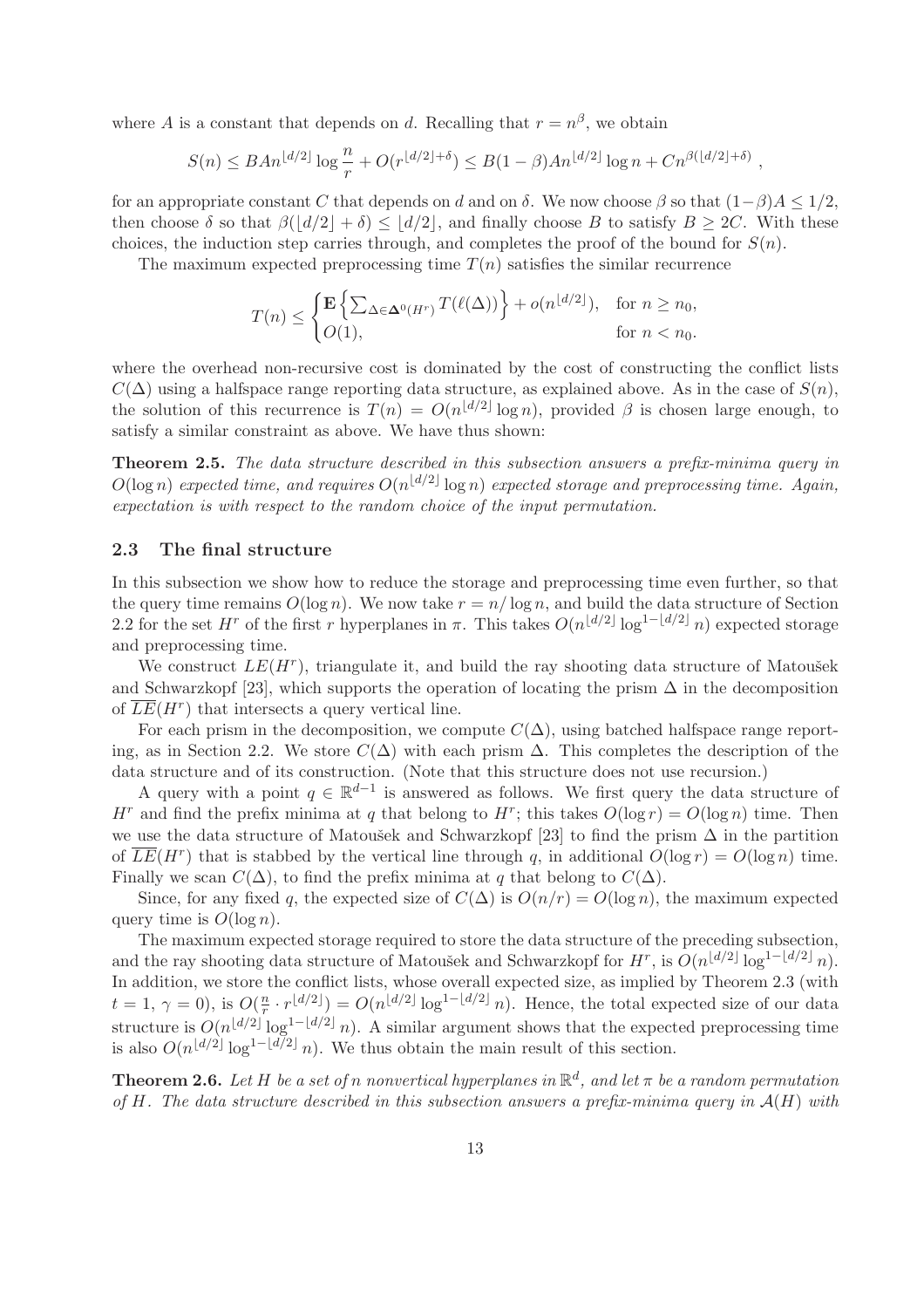respect to  $\pi$  in  $O(\log n)$  expected time, and requires  $O(n^{\lfloor d/2 \rfloor} \log^{1-\lfloor d/2 \rfloor} n)$  expected storage and preprocessing time, where expectation is with respect to the random choice of  $\pi$ .

# 2.4 Prefix minima in  $\mathbb{R}^3$

The same technique can also be applied in three dimensions, with few modifications. First, instead of the range reporting data structure of Matoušek [20], used in the second and third versions of the structure, we use the range reporting data structure of Chan [6], which requires  $O(n \log \log n)$ storage,  $O(n \log n)$  preprocessing time, and answers a query in  $O(k_h + \log n)$  time, where  $k_h$  is the output size. Second, instead of the ray shooting data structure of Matoušek and Schwarzkopf [23], we use a planar point location data structure for the minimization diagram of the lower envelope (see, e.g., [10]). Such a structure requires linear storage and  $O(n \log n)$  preprocessing time, and answers a query in  $O(\log n)$  time. Using these alternatives in the algorithm presented above, we obtain the following theorem.

**Theorem 2.7.** Let H be a set of n nonvertical planes in  $\mathbb{R}^3$ , and let  $\pi$  be a random permutation of H. The data structure described in this subsection answers a prefix-minima query in  $A(H)$  with respect to  $\pi$  in  $O(\log n)$  expected time, and requires  $O(n)$  expected storage and  $O(n \log n)$  expected preprocessing time.

Remark: This result is related to a data structure of Guibas et al. [14], for point location in incrementally constructed planar Voronoi diagrams. Specifically, they have considered a randomized incremental procedure for constructing the diagram, in which each Voronoi cell is maintained in triangulated form, and have shown that one can use the "history DAG" constructed by the algorithm, to step through the sequence of triangles containing a query point  $q \in \mathbb{R}^2$ . By modelling the Voronoi diagram as the minimization diagram of the lower envelope of a corresponding set of planes in  $\mathbb{R}^3$ , the output of the procedure of Guibas et al. yields the sequence of prefix minima of these planes at  $q$ , with respect to the random insertion order. The expected query time of the point location mechanism of Guibas et al. is  $O(\log^2 n)$ , and they have asked whether this could be improved to  $O(\log n)$ . Our algorithm provides these prefix minima in  $O(\log n)$  expected time while maintaining the same expected storage and preprocessing costs as in [14].

#### 2.5 Implications and corollaries

Going back to the problem in arbitrary dimension, we derive several straightforward implications of our results.

(1) Using a standard duality that maps points to hyperplanes and vice versa, while preserving the above / below relationships (see [12]), we obtain the following Corollary of Theorems 2.6 and 2.7.

**Corollary 2.8.** Let  $\pi = (p_1, \ldots, p_n)$  be a random permutation of a set P of n points in  $\mathbb{R}^d$ , for  $d \geq 4$ . Let  $P_i := \{p_1, \ldots, p_i\}$ , for  $i = 1, \ldots, n$ , and let  $CH(P_i)$  denote the convex hull of  $P_i$ . We can preprocess P and  $\pi$  in  $O(n^{\lfloor d/2 \rfloor} \log^{1-\lfloor d/2 \rfloor} n)$  expected time, and build a data structure of expected size  $O(n^{\lfloor d/2 \rfloor} \log^{1-\lfloor d/2 \rfloor} n)$ , such that, given a direction  $\omega$  in  $\mathbb{R}^d$ , we can retrieve the sequence of all points  $p \in P$  that are touched by the planes with outward direction  $\omega$  that support the incremental hulls  $CH(P_i)$ , for  $i = 1, \ldots, n$ , in  $O(\log n)$  expected time. For  $d = 3$ , we obtain a similar data structure, whose expected storage is  $O(n)$ , the expected preprocessing time is  $O(n \log n)$ , and the expected query time is  $O(\log n)$ .

(2) Another Corollary of Theorem 2.6 and 2.7 is the following.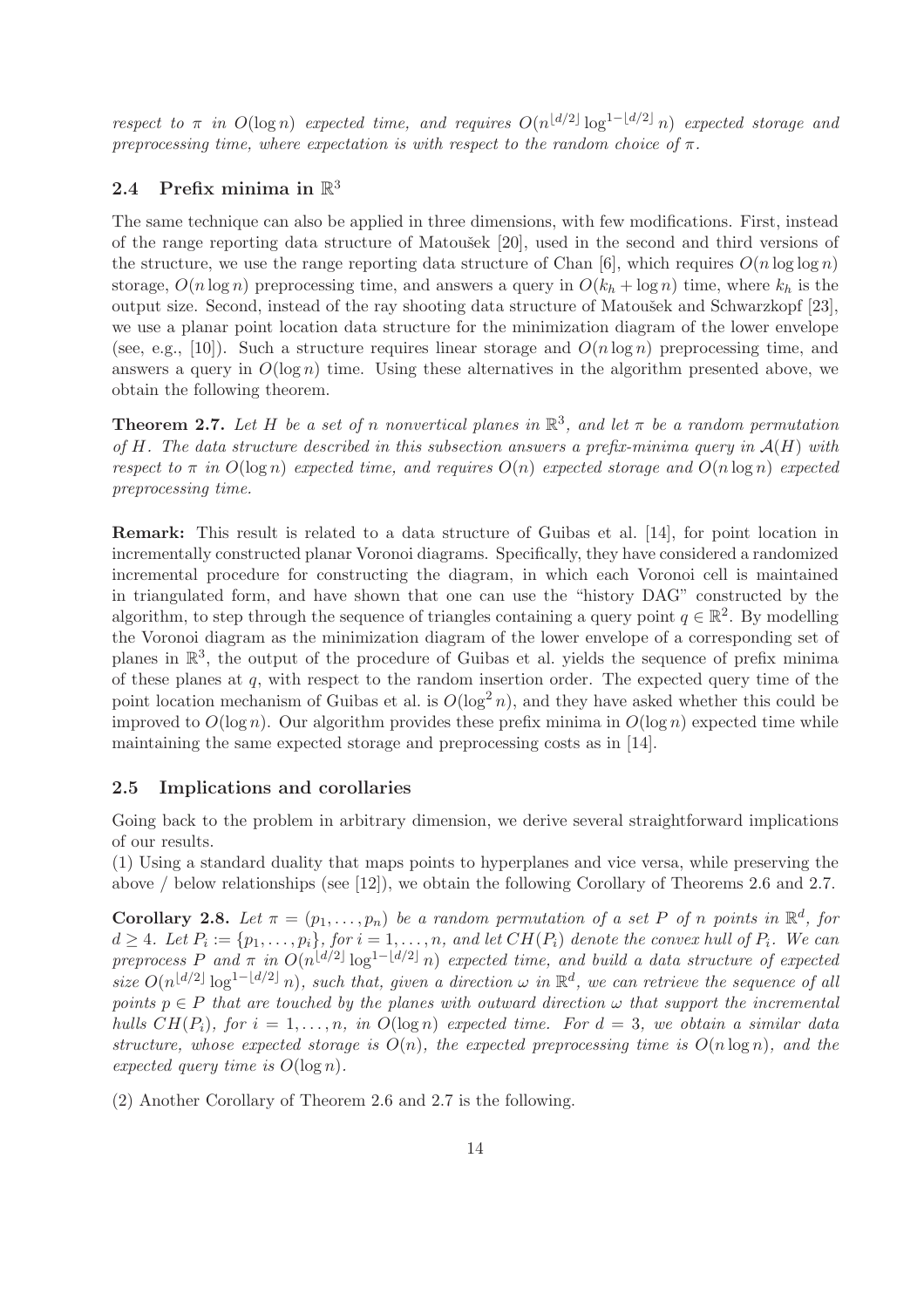**Corollary 2.9.** Let  $\pi = (p_1, \ldots, p_n)$  be a random permutation of a set P of n points in  $\mathbb{R}^{d-1}$ , for  $d \geq 4$ . Let  $P_i = \{p_1, \ldots, p_i\}$ , for  $i = 1, \ldots, n$ , and let  $Vor(P_i)$  denote the (Euclidean) Voronoi diagram of  $P_i$ . We can preprocess P and  $\pi$  in  $O(n^{\lfloor d/2 \rfloor} \log^{1-\lfloor d/2 \rfloor} n)$  expected time, and build a data structure of expected size  $O(n^{\lfloor d/2 \rfloor} \log^{1-\lfloor d/2 \rfloor} n)$ , such that, given a query point  $\kappa \in \mathbb{R}^{d-1}$ , we can retrieve the sequence of all distinct points  $p \in P$ , whose Voronoi cells in the partial diagrams  $Vor(P<sub>i</sub>)$  contain  $\kappa$ , in  $O(\log n)$  expected time. For  $d = 3$ , the same result holds, except that the expected storage is  $O(n)$ , the expected preprocessing time is  $O(n \log n)$ , and the expected query time is  $O(\log n)$ .

*Proof.* Consider for simplicity the case  $d = 2$ ; the case  $d \geq 3$  is handled in an analogous manner. We use the standard lifting transformation [12] that maps each point  $p_i = (a_i, b_i) \in P$  to the plane  $h_i: z_i = -2a_ix - 2b_iy + a_i^2 + b_i^2$ . Let  $H_i := \{h_1, \ldots, h_i\}$ , for  $i = 1, \ldots, n$ . It is well known that the xy-projection of  $LE(H_i)$  is equal to  $Vor(P_i)$  [10, 13]. We can therefore use the data structure of Theorem 2.6 for the set  $H = \{h_1, \ldots, h_n\}$ , and obtain the asserted performance bounds.  $\Box$ 

Note that the algorithm of Corollary 2.9 effectively produces the sequence of the distinct nearest neighbors of  $\kappa$  in the prefix sets  $P_i$ .

# 3 An Alternative Algorithm Using Antennas

In this section we consider a different solution to the rank-minimum problem, which uses a variant of the technique of Mulmuley [25, Chapter 6] and of Schwarzkopf [26, Section 4]. This technique is based on structures known as antennas, a notion that we review and apply next. Mulmuley uses this structure to perform efficiently point location and ray shooting queries in an arrangement of hyperplanes in  $\mathbb{R}^d$ , while Schwarzkopf addresses the same problems for points (or ray origins) below the lower envelope of the given hyerplanes. Our solution uses some tools from these previous studies, but it is considerably simpler than either of them.

We begin by defining antennas and some related terminology. Let  $H$  be a collection of  $n$ hyperplanes in  $\mathbb{R}^d$ . Given a point  $p \in \mathbb{R}^d$  below  $LE(H)$ , and an arbitrary direction  $\zeta$ , we define the *antenna* of p in  $\mathcal{A}(H)$ , with respect to  $\zeta$  (we sometimes call it the antenna of p and  $\zeta$ ), as follows. We shoot from p in the directions  $\zeta$  and  $-\zeta$ , until we meet two respective points  $p^+$ ,  $p^$ on  $LE(H)$  (or reach infinity—see below). We continue the construction recursively from  $p^+$  and from  $p^{-}$ . Consider  $p^{+}$ , for example, and let  $h \in H$  be the hyperplane containing it. We then shoot from  $p^+$  along h, forward and backwards, in some fixed direction, which, for simplicity, we take to be the orthogonal projection of  $\zeta$  onto h (assuming  $\zeta$  is not orthogonal to h). These shootings hit two other respective hyperplanes, at points that lie on two respective  $(d-2)$ -dimensional faces of  $LE(H)$ . We continue the shootings recursively within each of these faces, and reach points on four respective  $(d-3)$ -faces of  $LE(H)$ , and keep doing so until we reach a total of at most  $2^d$  vertices of the envelope. (We allow some of these shootings to reach infinity—this will be the case if, say,  $\zeta$  is the  $x_d$ -direction (or sufficiently close to it); in this case the downward-directed shooting from p will not hit any hyperplane. We will record this unboundedness in an appropriate symbolic manner.) The collection of all the segments traced during the shootings constitute the *antenna of p*, denoted by antenna(p). It has (up to)  $2^d$  vertices where the bottommost-level shootings have ended; all of them are vertices of  $LE(H)$ . In what follows, we refer to these terminal points as the vertices of antenna $(p)$ .

Here is a brief description of our data structure. We first describe it for the original problem of ray-shooting and point location below the lower envelope, and then show how to extend this to handle minimum-rank (or, more generally, prefix minima) queries.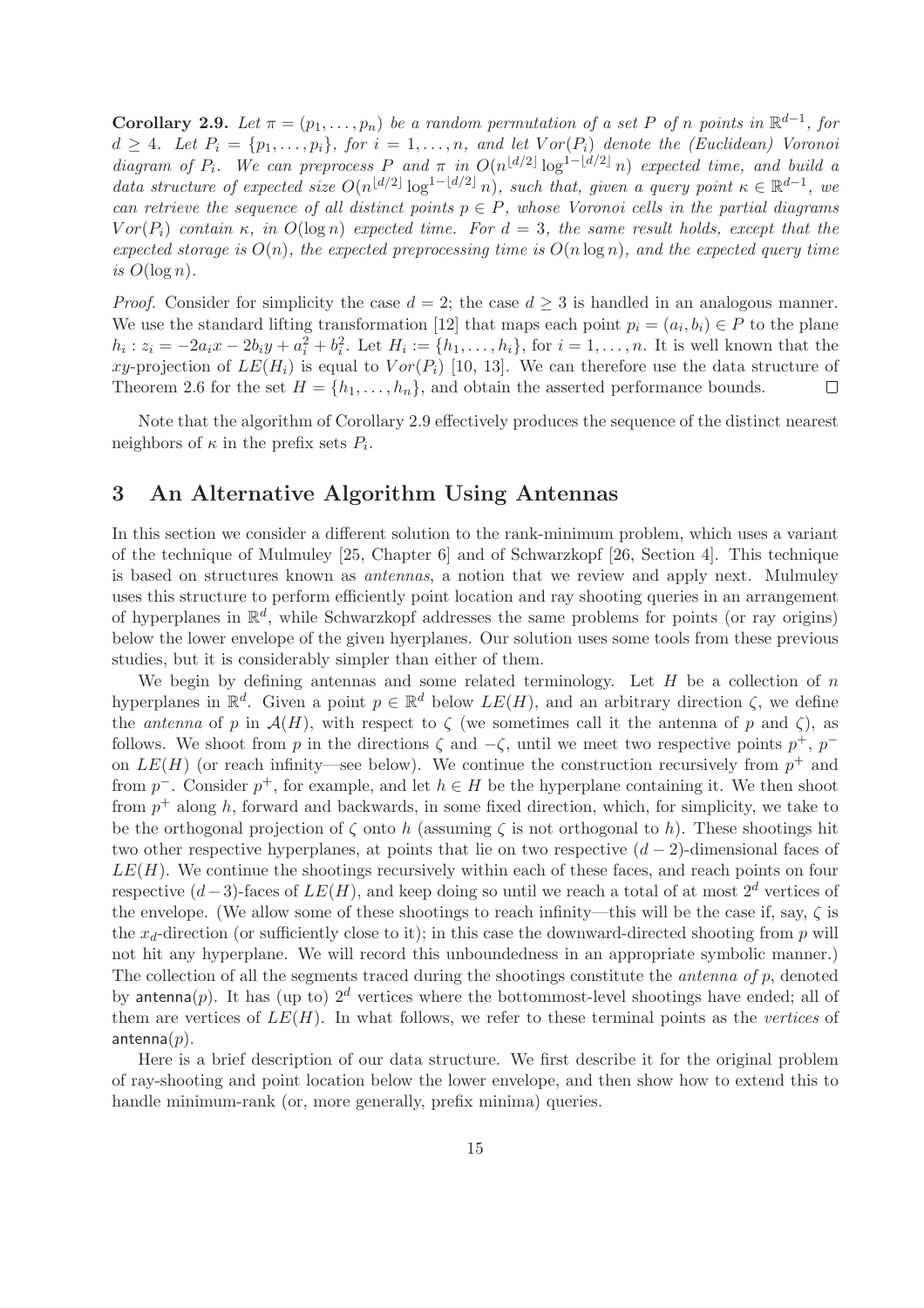The structure is recursive, and is based on "repeated halving" of  $H$ , resulting in a sequence of subsets (also called a "gradation") of H,  $H_0 = H \supseteq H_1 \supseteq H_2 \supseteq \cdots \supseteq H_k$ , where  $k = \lfloor \log n \rfloor$ . For each  $i = 0, \ldots, k - 1, H_{i+1}$  is a random subset of exactly  $|H_i|/2$  hyperplanes of  $H_i$ . For each  $i = 1, \ldots, k$ , we construct  $LE(H_i)$ , and compute, for each vertex v of  $LE(H_i)$ , its conflict list, which is the set of all hyperplanes in  $H_{i-1} \setminus H_i$  which pass below v. A simple method to construct all these envelopes and conflict lists is as follows. Choose a random permutation  $\pi$  of H, and take each  $H_i$  to be the prefix of  $\pi$  consisting of the first  $n/2^i$  elements of  $\pi$ . Clearly, each  $H_{i+1}$  is a random subset of exactly  $|H_i|/2$  hyperplanes of  $H_i$ . Now run the randomized incremental algorithm of Clarkson and Shor [8] for constructing  $LE(H)$ , using  $\pi$  as the random insertion order. While running the algorithm, we maintain the conflict lists of the vertices currently on the lower envelope, where each list is ordered by increasing weight (rank in  $\pi$ ). This is easy to do without affecting the asymptotic bounds on the expected behavior of the randomized incremental construction. We pause each time a full prefix  $H_i$  has been inserted (in the order  $i = k, k - 1, \ldots, 0$ ), and copy into our output the current envelope, and, for each of its vertices  $v$ , the prefix of the conflict list of  $v$  which contains hyperplanes from  $H_{i-1}$  (all these data are available and easily accessible at this point, since the full conflict lists are maintained in sorted rank-order). The expected running time of the algorithm (with respect to the random choice of  $\pi$ ) is  $O(n^{\lfloor d/2 \rfloor})$  for  $d \geq 4$ , and  $O(n \log n)$  for  $d = 3$ .

Finally, for each i and for each 3-dimensional face f of  $LE(H_i)$ , we preprocess f, and each of its facets, for logarithmic-time ray-shooting queries, from points inside  $f$  towards its boundary, or from points inside some facet towards its boundary, using standard techniques that produce linear-size data structures and take linear preprocessing time. (In three dimensions we use the Dobkin-Kirkpatrick hierarchy [11], and for each planar face we simply store its cyclic boundary representation.)

Answering ray-shooting queries. Let  $\rho$  be a query ray, emanating from a point q that lies below  $LE(H)$  in direction  $\zeta$ . We answer the query by constructing antenna $(q)$  in H with respect to  $\zeta$ . Clearly, this antenna encodes the point where  $\rho$  hits  $LE(H)$ .

We construct antenna(q) by the following bottom-up iterative manner. For each i, let antenna<sub>i</sub>(q) denote antenna(q) in  $H_i$  (with respect to  $\zeta$ ); thus our goal is to compute antenna<sub>0</sub>(q). To do so, we first compute  $\text{antenna}_k(q)$ , in brute force, and then, stepping back through the gradation of the  $H_i$ 's, we compute antenna $_i(q)$  from antenna $_{i+1}(q)$ , until we get the desired antenna $_0(q)$ . Each edge of any of these antennas stores the set of hyperplanes that contain it; the size of this set is 0 for the first two edges (those emanating from q, assuming a generic position of q), and increases by 1 at each recursive step of the construction.

To compute antenna<sub>i</sub>(q) from antenna<sub>i+1</sub>(q), we need the following easy lemma.

**Lemma 3.1.** If a (non-vertical) hyperplane  $h \in H_i \setminus H_{i+1}$  crosses an edge of antenna<sub>i+1</sub>(q), then it must pass below some vertex of antenna<sub>i+1</sub>(q), i.e., it must belong to the conflict list of such a vertex.

**Proof:** Suppose to the contrary that all vertices of antenna<sub>i+1</sub> $(q)$  lie below h. By construction, all the edges of antenna<sub>i+1</sub>(q) are contained in the convex hull of its vertices, and thus the antenna lies fully below h, so h cannot cross any of its edges, a contradiction that completes the proof.  $\Box$ 

Hence, to construct antenna<sub>i</sub>(q) from antenna<sub>i+1</sub>(q), we scan the conflict lists of all the vertices of antenna<sub>i+1</sub> $(q)$ , and check which of the hyperplanes appearing in these lists intersects the antenna, and where. From this we can obtain the *trimmed antenna*, namely, the maximal connected portion of it that avoids all the new hyperplanes and contains  $q$ . Each terminal point of the trimmed portion lies on one of the hyperplanes in the conflict lists.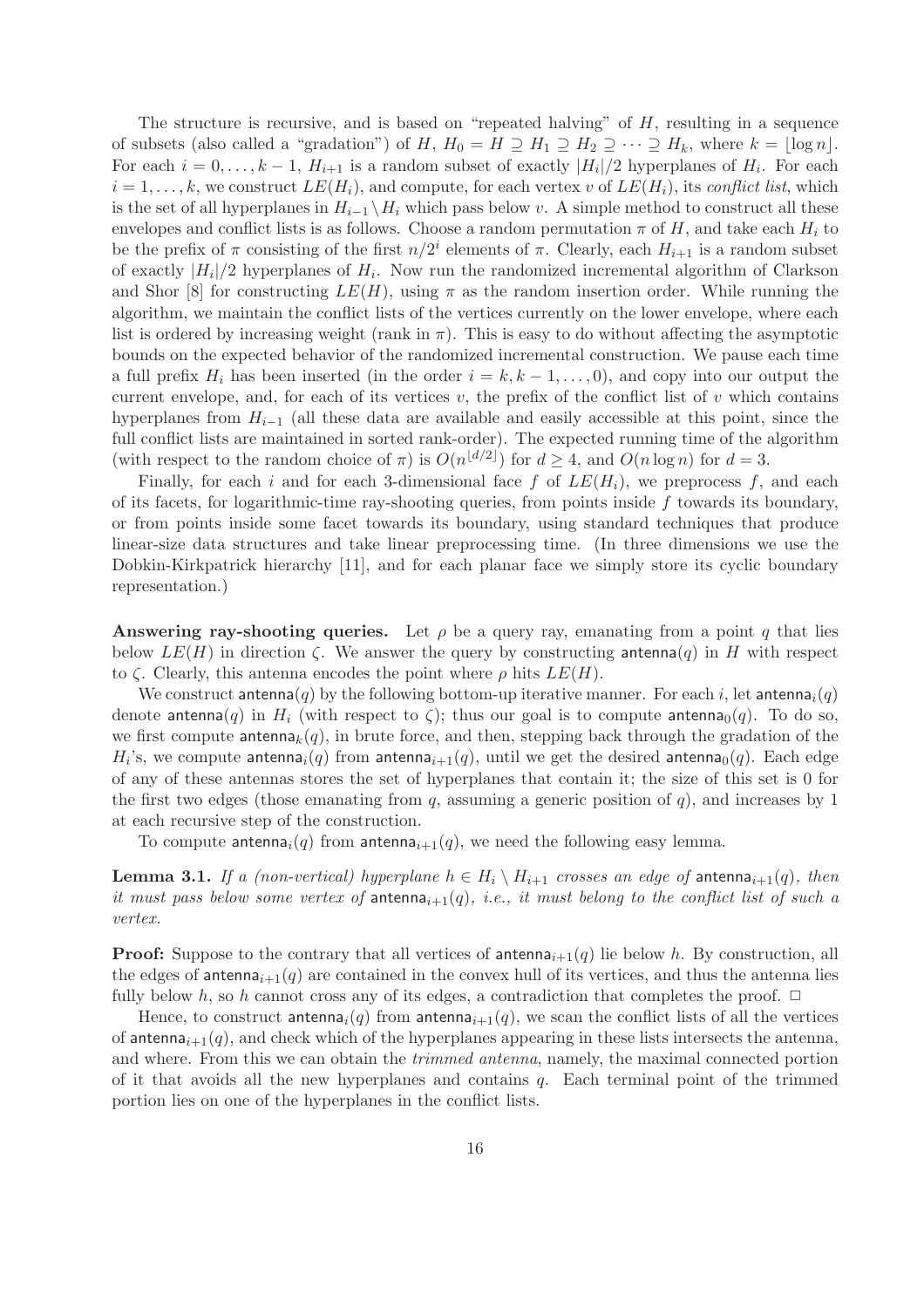We need to complete the trimmed portion of antenna<sub>i+1</sub>(q) into a full antenna in  $H_i$ . Let v be one of these terminal points, lying in the intersection of all the hyperplanes pre-stored with the edge terminating at  $v$ , and in the new hyperplane that has cut the old antenna at  $v$ . Let  $f$  denote the intersection of all these hyperplanes. We then have to shoot within  $f$ , forward and backwards along some direction (say, a direction depending on  $\zeta$ ), until another hyperplane is hit, and keep doing so recursively, until a whole new portion of the antenna, "hanging" from  $v$  is constructed. See Figure 1. Repeating this completion process from all terminal vertices of the trimmed portion, we obtain the desired antenna<sub>i</sub> $(q)$ .



Figure 1: The antenna of  $p$  in  $\mathbb{R}^3$ .

The structure of Mulmuley [25] has performed this antenna completion phase by preparing a recursive copy of the structure within each intersection flat f of any subset of the hyperplanes of  $H_i$  (for each i), with respect to the hyperplanes  $h \cap f$ , for all  $h \in H_i$  not containing f. However, the overall input size of all these subproblems (not to mention their overall output size) is  $\Omega(n^d)$ , as is easily checked, which is too expensive for our goal. Schwarzkopf's structure uses less storage, but it also maintains recursive (and rather complicated) substructures associated with lower-dimensional faces of the envelope.

Instead, we only maintain the full-dimensional gradation-based structure, and perform each of the ray shootings in the antenna completion stage as if it were a new independent ray shooting query in d-space, Thus, on one hand we essentially ignore the extra information that the ray lies in some lower-dimensional flat, but on the other hand we do keep track of the dimension of the flat within which the current shooting takes place, so that we stop when we reach 0-dimensional features (vertices of the current  $LE(H_i)$ ). Each of these recursive shooting steps starts again at  $H_k$ , and constructs the antenna by stepping backwards through the gradation. To speed up the query time, when we reach 3-dimensional flats, we switch to the data structures stored with the corresponding faces of  $LE(H_i)$ , and use them to perform the remaining shootings for the completion of the antenna.

Analysis: Query time. Denote by  $Q_i(n)$  the maximum expected cost of a query within a jdimensional flat, formed by the intersection of  $d - j$  of the given hyperplanes. We have  $Q_3(n)$  $O(\log n)$ . For  $j > 3$  we argue as follows. We recursively obtain the antenna for the next set in the gradation, consisting of  $n/2$  hyperplanes. Then we scan the conflict lists of the at most  $2<sup>j</sup>$  vertices of the antenna, and find all the intersections of the hyperplanes in these lists with the antenna. We obtain various terminal points, lying on various lower-dimensional flats, and we recurse from each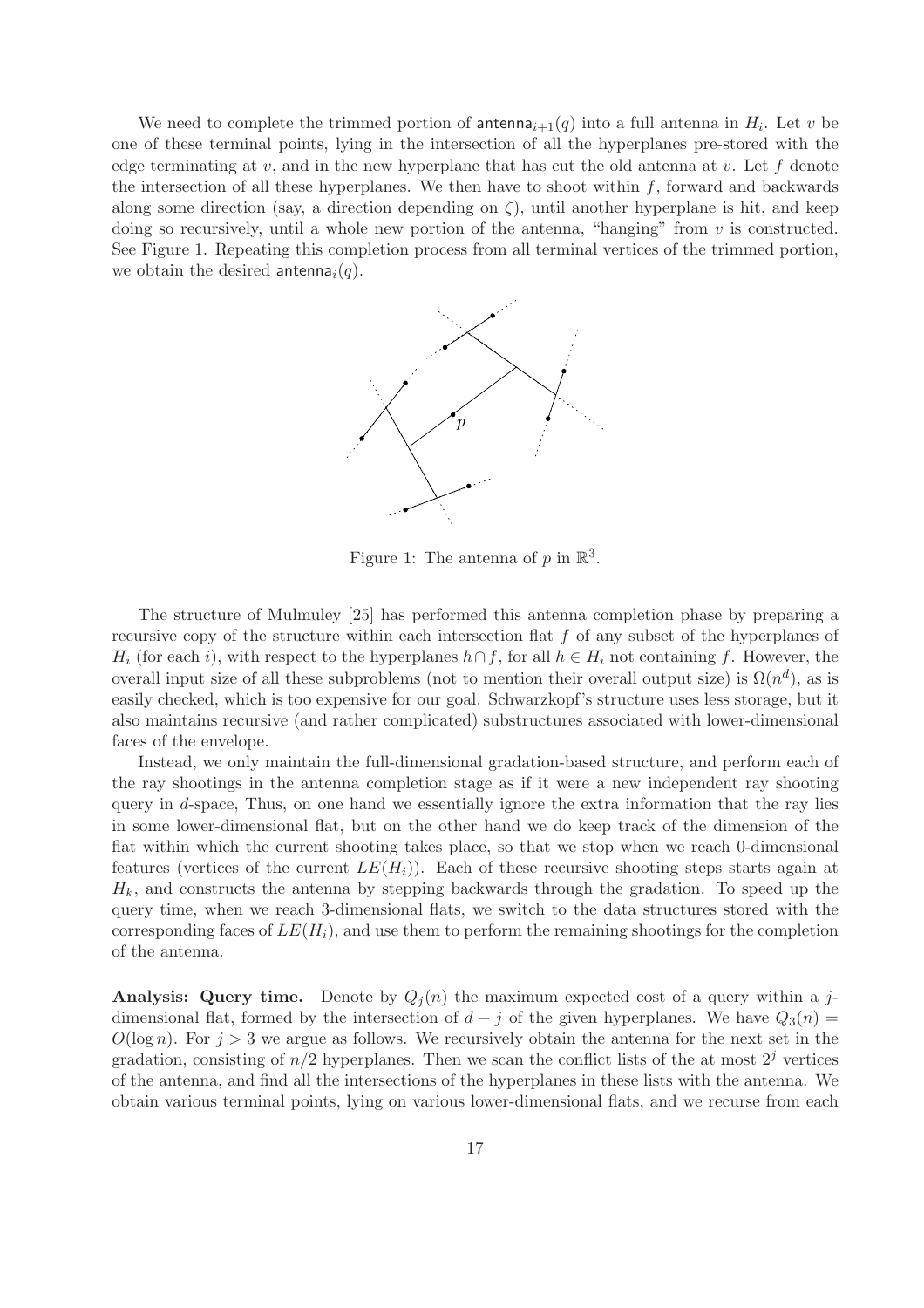of them within the corresponding flat. We thus obtain the recurrence

$$
Q_j(n) = Q_j(n/2) + O(C_p) + \sum_u Q_{j_u}(n),\tag{7}
$$

where  $C_p$  is the sum of the sizes of the conflict lists of the vertices of the old antenna(p), and the sum is over the terminal points of the trimmed antenna, each with its own dimension  $j_u$  (all strictly smaller than j). It follows from the theory of  $\varepsilon$ -nets that, with high probability, each of the conflict lists contains at most  $O(\log n)$  hyperplanes, for a total of  $C_p = O(2<sup>j</sup> \log n)$ . In fact, as mentioned in the remark following Theorem 2.3 (with  $r = n/2$ ), the expected sum of the sizes of these lists is only  $O(1)$ .

It is easy to verify by induction (on j and n) that the solution of (7) is  $Q_i(n) = O(\log^{j-2} n)$ , so the cost of the original query, where  $j = d$ , is  $O(\log^{d-2} n)$ .

**Analysis:** Storage and preprocessing. The maximum expected storage  $S(n)$  satisfies the recurrence

$$
S(n) = S(n/2) + O(n^{\lfloor d/2 \rfloor} + C),\tag{8}
$$

where C is the total size of the conflict lists of all the vertices of  $LE(H)$ . A simple application of Theorem 2.3 shows that the expected value of C is  $O(n^{\lfloor d/2 \rfloor})$ , so, asymptotically, it has no effect on the recurrence (8), whose solution is then easily verified to be  $S(n) = O(n^{\lfloor d/2 \rfloor}).$ 

To bound the maximum expected preprocessing time  $T(n)$ , we recall that most of it is devoted to the construction of the lower envelopes  $LE(H_i)$ , for  $i \geq 0$ , and the conflict lists of all the vertices of each envelope; the time to construct the ray-shooting structures for all 3-dimensional faces is linear in the overall complexity of these facets, and is thus subsumed by the cost of the other steps. As described above, the construction of all the lower envelopes and the conflict lists of their vertices can be performed using the standard randomized incremental construction technique, whose expected running time is  $O(n^{\lfloor d/2 \rfloor})$  for  $d \geq 4$ , and  $O(n \log n)$  for  $d = 3$ . The extra steps of copying envelopes and conflict lists at the appropriate prefixes do not increase the asymptotic bound on the running time. We have thus obtained the first main result of this section.

**Theorem 3.2.** Given a set H of n hyperplanes in  $\mathbb{R}^d$ , one can construct a data structure of expected size  $O(n^{\lfloor d/2 \rfloor})$ , so that, for any query point  $p \in \mathbb{R}^d$  that lies below  $LE(H)$ , and a query direction  $\zeta$ , we can construct antenna(p) in H with respect to  $\zeta$  in expected time  $O(\log^{d-2} n)$ . In particular, for any query ray ρ that emanates from a point below  $LE(H)$ , we can find the point where ρ hits  $LE(H)$ (or report that no such point exists) within the same expected time. The expected preprocessing time is  $O(n^{\lfloor d/2 \rfloor})$  for  $d \geq 4$ , and  $O(n \log n)$  for  $d = 3$ .

**Remark:** The algorithm can be easily modified so that it can detect whether the query point p lies above  $LE(H)$ . For this we take  $\zeta$  to be the upward vertical direction (i.e., the  $x_d$ -direction). In this case, the "bottom half" of antenna(p) (rooted at the segment that emanates from p downwards) does not exist, or alternatively consists of a single unbounded ray. When we pass from antenna<sub>i+1</sub>(p) to antenna<sub>i</sub> $(p)$ , we scan the conflict lists of the vertices of the former antenna. If we find a hyperplane that passes below p, we stop the whole process and report that p lies above  $LE(H)$ . Otherwise we continue as above. It is easy to verify the correctness of this procedure.

Answering prefix-minima queries. We now return to our original goal, of using antennas to answer prefix-minima queries with respect to a random permutation  $\pi$  of the input hyperplanes. The pleasant surprise is that, with very few changes, the preceding algorithm solves this problem.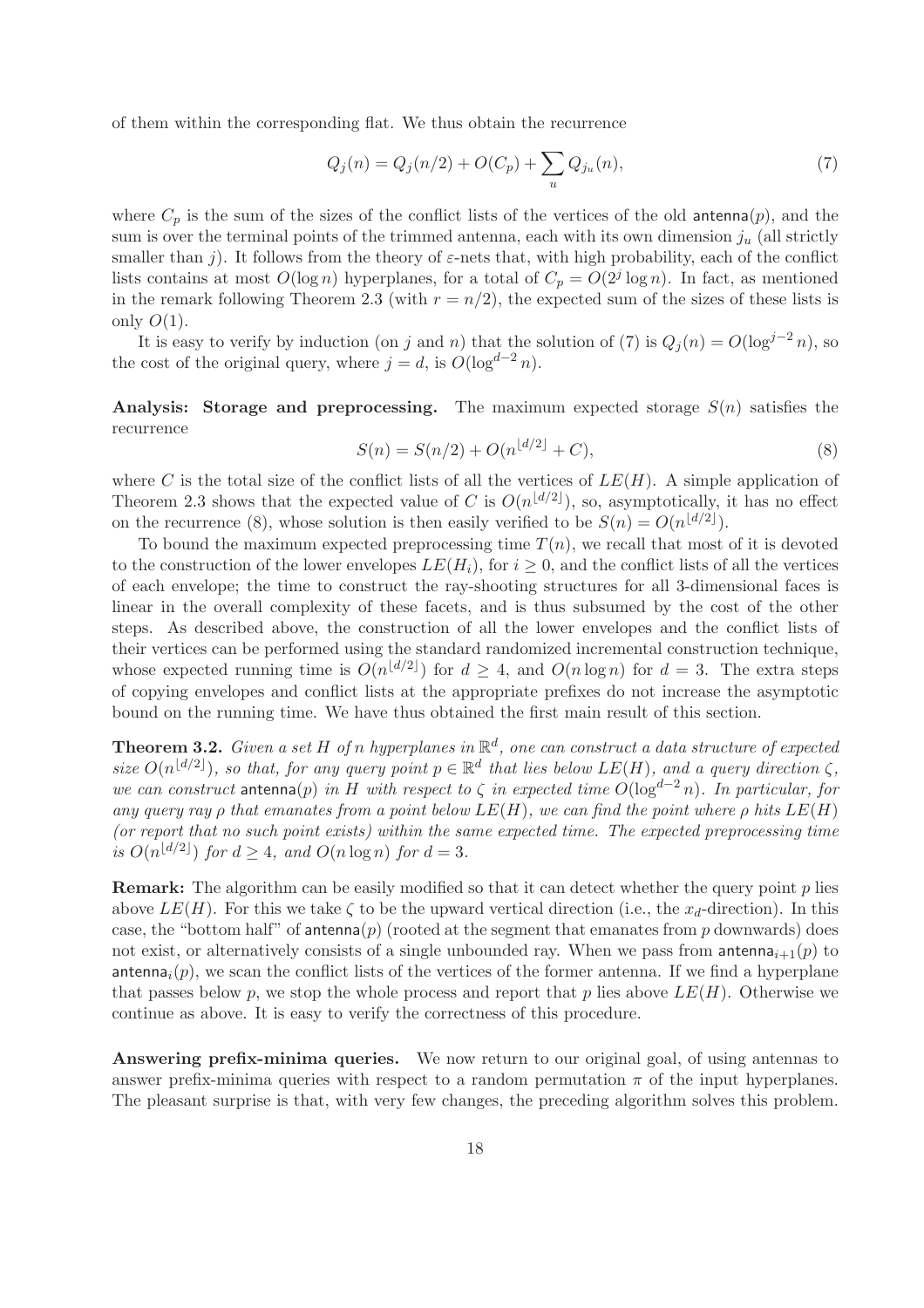Specifically, as already described above, the gradation sequence  $H_0, H_1, \ldots$  is constructed by taking each  $H_i$  to be the prefix of the first  $n/2^i$  elements of  $\pi$ . We compute all the lower envelopes  $LE(H_i)$ and the associated conflict lists using the technique described above, that is, by a single execution of the randomized incremental algorithm, using  $\pi$  as the insertion permutation. As above, we pause each time a full prefix  $H_i$  has been inserted (in the order  $i = k, k - 1, \ldots, 0$ ), and copy the current envelope and its conflict lists into our output.

Given a query point  $q \in \mathbb{R}^{d-1}$ , we regard it as a point in  $\mathbb{R}^d$  whose  $x_d$ -coordinate is  $-\infty$ , and construct the antennas antenna<sub>i</sub>(q), with respect to the vertical shooting direction.<sup>5</sup> Let e be the first edge of antenna<sub>i+1</sub>(q), incident to q and to some point on  $LE(H_{i+1})$ . While constructing antenna<sub>i</sub>(q) from antenna<sub>i+1</sub>(q), we identify all hyperplanes of  $H_i\backslash H_{i+1}$  that intersect e, by collecting them off the prefixes of the appropriate conflict lists. We then scan these hyperplanes by increasing weight (i.e., rank in  $\pi$ ), which is the order in which they appear in the conflict lists, and add each hyperplane h whose intersection with e is lower than all previous intersections to the sequence of prefix minima. By concatenating the resulting sequences, we obtain the complete sequence of prefix minima at  $q$ .

The query time, storage, and preprocessing cost have the same expected bounds as above, and so we get the main result of this section.

**Theorem 3.3.** Given a set H of n hyperplanes in  $\mathbb{R}^d$ , and a random permutation  $\pi$  thereof, one can construct a data structure of expected size  $O(n^{\lfloor d/2 \rfloor})$ , so that, for any query point  $p \in \mathbb{R}^d$ , the sequence of prefix minima of  $\pi$  among the hyperplanes intersecting the vertical line through p can be found in expected time  $O(\log^{d-2} n)$ . The expected preprocessing time is  $O(n^{\lfloor d/2 \rfloor})$  for  $d \geq 4$ , and  $O(n \log n)$  for  $d = 3$ .

Remarks: (1) Theorem 3.3 has Corollaries analogous to Corollaries 2.8 and 2.9 of Theorems 2.6 and 2.7, which we do not spell out.

(2) The reason for including the antenna-based data structure in this paper is its elegance and simplicity (and also because of its applicability to point location and ray shooting below a lower envelope, providing a simple alternative to Schwarzkopf's structure). It is easy to implement both the preprocessing stage and the procedure for answering queries. Although we have not implemented the algorithm, we suspect that it will behave well in practice, and will outperform the theoretically more efficient cutting-based approach of Section 2. Experimentation with the algorithm might reveal that in practice the bound  $O(\log^{d-2} n)$  on the expected query time is overpessimistic, and that its actual performance is much better on average.

# 4 Approximate Range Counting

In this section we exploit the machinery developed in the preceding sections, to obtain efficient algorithms for the approximate half-space range counting problem in  $\mathbb{R}^d$ . Recall that in this application we are given a set P of n points in  $\mathbb{R}^d$ , which we want to preprocess into a data structure, such that, given a lower halfspace  $h^-$  bounded by a plane h, we can efficiently approximate the number of points in  $P \cap h^-$  to within a relative error of  $\varepsilon$ , with high probability (i.e., the error probability should go down to zero as  $1/\text{poly}(n)$ .

As explained in the introduction, following the framework of Cohen [9], we construct  $O\left(\frac{1}{\epsilon^2}\right)$  $\frac{1}{\varepsilon^2} \log n$ copies of the data structure provided in Corollary 2.8, each based on a different random permutation of the points, obtained by sorting the points according to the random weights that they are assigned

 ${}^{5}$ Here we do not need the "bottom half" of the antenna, which is empty anyway.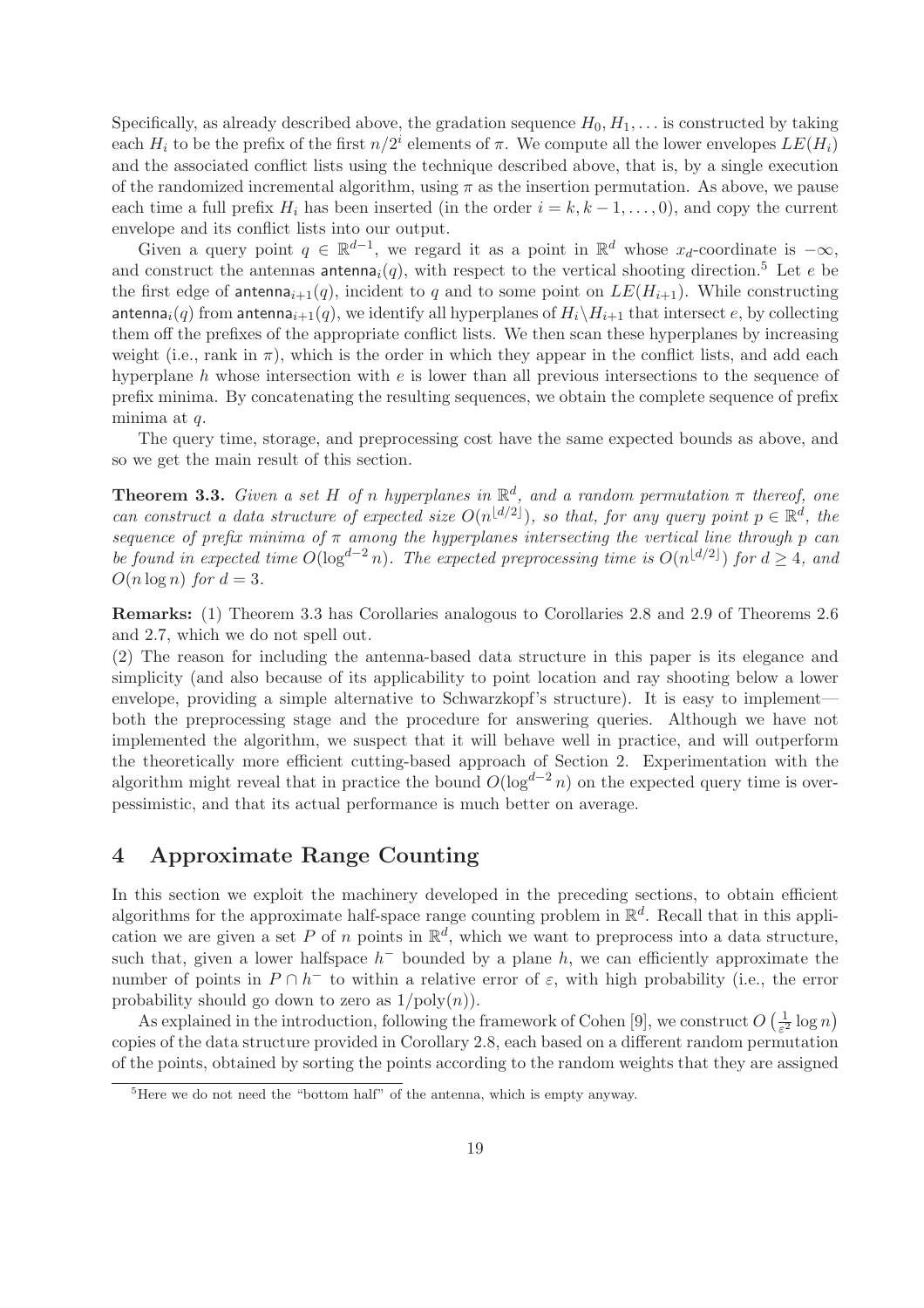from the exponential distribution (see the introduction and  $[9]$  for details).<sup>6</sup> We now query each of the structures with the normal  $\omega$  to h pointing into h<sup>-</sup>. From the sequence of points that we obtain we retrieve, in  $O(\log n)$  time, the point of minimum rank in  $P \cap h^-$ , and record its weight. We output the reciprocal of the average of these weights as an estimator for the desired count.

The preceding analysis thus implies the following results. Because of slight differences, we consider separately the cases  $d \geq 4$  and  $d = 3$ .

**Theorem 4.1.** Let P be a set of n points in  $\mathbb{R}^d$ , for  $d \geq 4$ . We can preprocess P into a data structure of expected size  $O(\frac{1}{\epsilon^2})$  $\frac{1}{\varepsilon^2} n^{\lfloor d/2 \rfloor} \log^{2-\lfloor d/2 \rfloor} n), \ in \ O(\frac{1}{\varepsilon^2})$  $\frac{1}{\varepsilon^2} n^{\lfloor d/2 \rfloor} \log^{2-\lfloor d/2 \rfloor} n)$  expected time, so that, for a query halfspace  $h^-$ , we can approximate  $|P \cap h^-|$  up to a relative error of  $\varepsilon$ , in  $O(\frac{1}{\varepsilon^2})$  $\frac{1}{\varepsilon^2} \log^2 n$ expected time, so that the approximation is guaranteed with high probability.

In  $\mathbb{R}^3$  we can reduce the storage using the following technique. Let P be the given set of n points in  $\mathbb{R}^3$ . Consider the process that draws one of the  $O\left(\frac{1}{\epsilon^2}\right)$  $\frac{1}{\varepsilon^2} \log n$  random permutations  $\pi$  of P. Let R denote the set of the first  $t = \varepsilon^2 n / \log n$  points in  $\pi$ . Clearly, R is a random sample of P of size t, where each t-element subset is equally likely to be chosen. Moreover, conditioned on  $R$ having a fixed value, the prefix  $\pi_t$  of the first t elements of  $\pi$  is a random permutation of R.

We now construct our data structure of Corollary 2.8 for R and  $\pi_t$  only. The expected size of this data structure is  $O(t) = O(\varepsilon^2 n / \log n)$ . Repeating this for  $O\left(\frac{1}{\varepsilon^2}\right)$  $\frac{1}{\varepsilon^2} \log n$ ) permutations, the total expected storage is  $O(n)$ . The total expected construction cost is  $\tilde{O}(\frac{1}{\epsilon^2})$  $\frac{1}{\varepsilon^2} \log n \cdot t \log t$  =  $O(n \log n)$ .

A query half-space  $h^-$  is processed as follows. For each permutation  $\pi$  and associated prefix R, we find the point of R of minimum rank that lies in  $h^-$ . If there exists such a point, it is also the minimum-rank point of  $P \cap h^-$  and we proceed as above. Suppose however that  $R \cap h^- = \emptyset$ . In this case, since R is a random sample of P of size t, the  $\varepsilon$ -net theory [16] implies that, with high probability,  $|P \cap h^-| = O\left(\frac{n}{t}\right)$  $\frac{n}{t} \log t$  =  $O\left(\frac{1}{\varepsilon^2}\right)$  $\frac{1}{\varepsilon^2} \log^2 n$ ). In this case, we can afford to *report* the points in  $P \cap h^-$  in time  $O\left(\frac{1}{\varepsilon^2}\right)$  $\frac{1}{\varepsilon^2} \log^2 n$ , using the range reporting data structures mentioned in the introduction. For example, the algorithm of Chan [6] uses  $O(n \log \log n)$  storage,  $O(n \log n)$ preprocessing time, and reports the k points of  $P \cap h^-$  in time  $O(\log n + k) = O\left(\frac{1}{\varepsilon^2}\right)$  $\frac{1}{\varepsilon^2} \log^2 n$ ). We then count the number of reported points exactly, by brute force. We proceed in this way if  $R \cap h^$ is empty for at least one of the samples R. Otherwise, we correctly collect the minimum-rank elements in each of the permutations, and can obtain the approximate count as above.

In summary, we thus have:

**Theorem 4.2.** Let P be a set of n points in  $\mathbb{R}^3$ , and let  $\varepsilon > 0$  be given. Then we can preprocess P into a data structure of expected size  $O(n \log \log n)$ , in  $O(n \log n)$  expected time, so that, given a query halfspace  $h^-$ , we can approximate, with high probability, the count  $|P \cap h^-|$  to within relative error  $\varepsilon$ , in  $O\left(\frac{1}{\varepsilon^2}\right)$  $\frac{1}{\varepsilon^2} \log^2 n$  expected time.

We note, though, that the structure of Afshani and Chan [1] gives a better solution.

Remark: The same technique applies to the problem of approximate range counting of points in a query ball in  $\mathbb{R}^{d-1}$ , using the lifting transform, as described earlier. We obtain analogous theorems to Theorems 4.1 and 4.2, using Corollary 2.9; we omit their explicit statements.

### References

<sup>[1]</sup> P. Afshani and T. M. Chan, On approximate range counting and depth, Proc. 23rd Annu. ACM Sympos. Comput. Geom., 2007, 337–343.

 $6T_0$  get the best asymptotic bounds, we use the data structure of Section 2, instead of the antenna-based one, but the latter structure can of course also be used.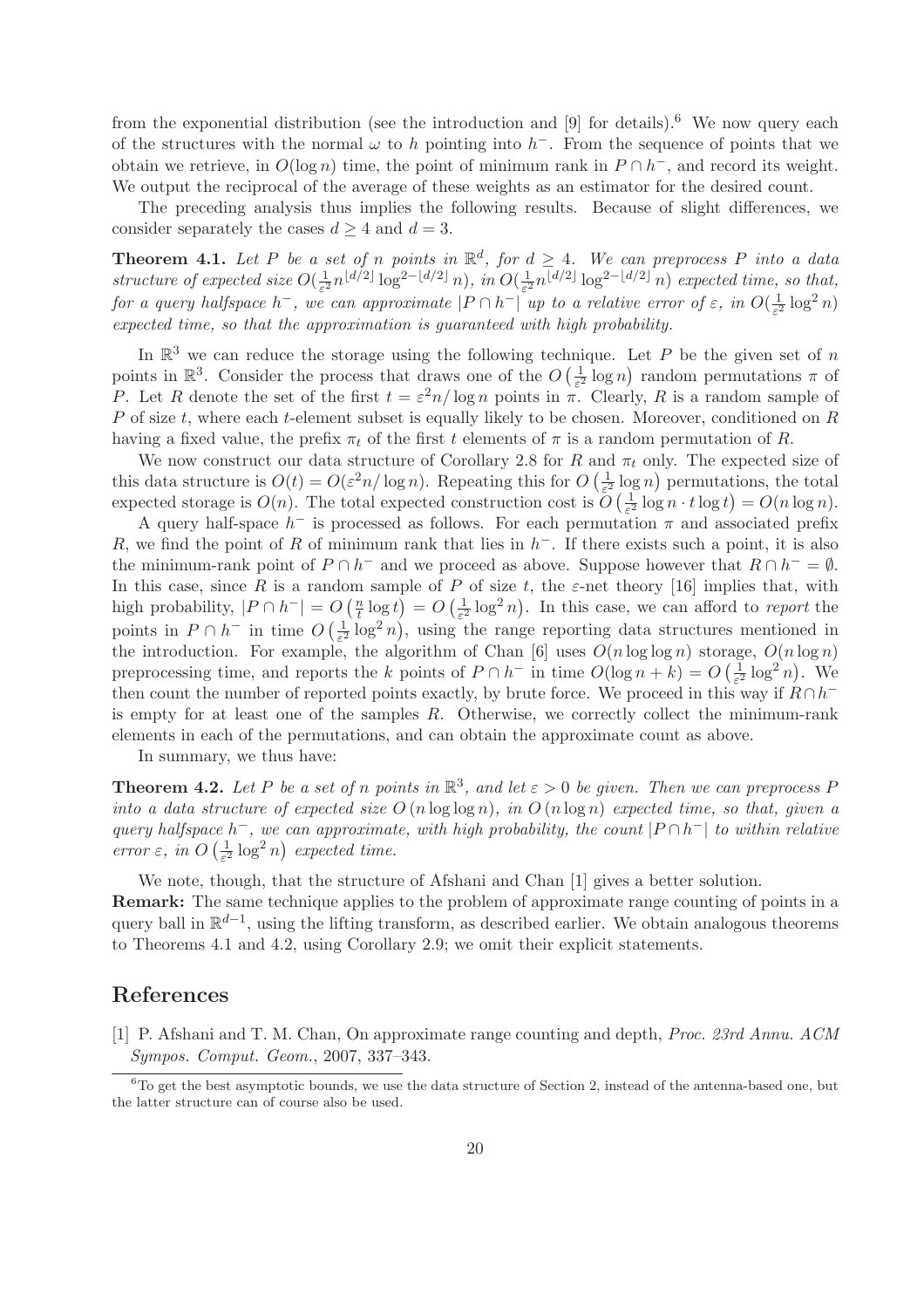- [2] B. Aronov and S. Har-Peled, On approximating the depth and related problems, Proc. 16th Annu. ACM-SIAM Sympos. Discrete Algo., 2005, 886–894.
- [3] B. Aronov and S. Har-Peled, On approximating the depth and related problems, 2006, submitted.
- [4] B. Aronov, S. Har-Peled and M. Sharir, On approximate halfspace range counting and relative epsilon-approximations, Proc. 23rd Annu. ACM Sympos. Comput. Geom., 2007, 327–336.
- [5] B. Aronov and M. Sharir, Approximate range counting, Manuscript, 2007.
- [6] T. M. Chan, Random smapling, halfspace range reporting, and construction of  $(\leq k)$ -levels in three dimensions,  $SIAM$  J. Comput. 30 (2000), 561–575.
- [7] B. Chazelle, The Discrepancy Method, Cambridge University Press, Cambridge, UK, 2000.
- [8] K. Clarkson and P. Shor, Applications of random sampling in computational geometry, II, Discrete Comput. Geom. 4 (1989), 387–421.
- [9] E. Cohen, Size-estimation framework with applications to transitive closure and reachability, J. Comput. Syst. Sci. 55 (1997), 441–453.
- [10] M. de Berg, M. van Kreveld, M. Overmars and O. Schwarzkopf, Computational Geometry: Algorithms and Applications, 2nd edition, Springer Verlag, Heidelberg, 2000.
- [11] D. P. Dobkin and D. G. Kirkpatrick, Determining the separation of preprocessed polyhedra A unified approach, proc. 17th Internat. Colloq. Automata, Languages and Programming, 1990, 400–413.
- [12] H. Edelsbrunner, Algorithms in Combinatorial Geometry, Springer-Verlag, Heidelberg, 1987.
- [13] H. Edelsbrunner and R. Seidel, Voronoi diagrams and arrangements, Discrete Comput. Geom. 1 (1986), 25–44.
- [14] L. Guibas, D. E. Knuth, and M. Sharir, Randomized incremental construction of Voronoi and Delaunay diagrams, Algorithmica 7 (1992), 381–413.
- [15] S. Har-Peled and M. Sharir, Relative ε-approximations in geometry, manuscript, 2006. (Also in  $[4]$ .)
- [16] D. Haussler and E. Welzl, Epsilon-nets and simplex range queries, Discrete Comput. Geom. 2 (1987), 127–151.
- [17] H. Kaplan, E. Ramos and M. Sharir, The overlay of minimization diagrams during a randomized incremental construction, Manuscript, 2007.
- [18] H. Kaplan and M. Sharir, Randomized incremental constructions of three-dimensional convex hulls and planar voronoi diagrams, and approximate range counting, *Proc. 17th Annu. ACM*-SIAM Sympos. Discrete Algo., 2006, 484–493.
- [19] Y. Li, P. M. Long, and A. Srinivasan, Improved bounds on the sample complexity of learning, J. Comput. Syst. Sci. 62 (2001), 516–527.
- [20] J. Matoušek, Reporting points in halfspaces, *Comput. Geom. Theory Appl.* 2 (1992), 169–186.